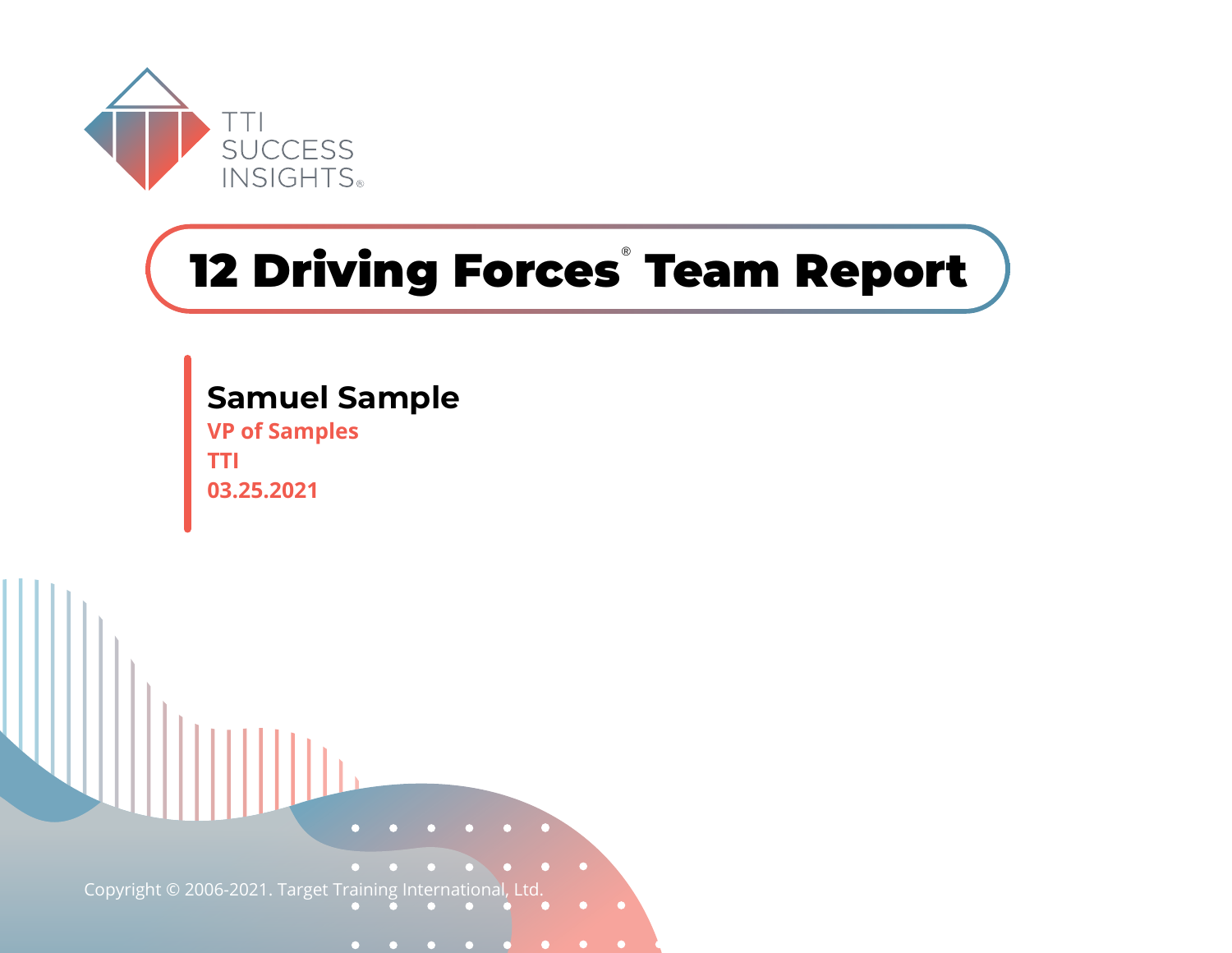### <span id="page-1-0"></span>**Table of Contents**

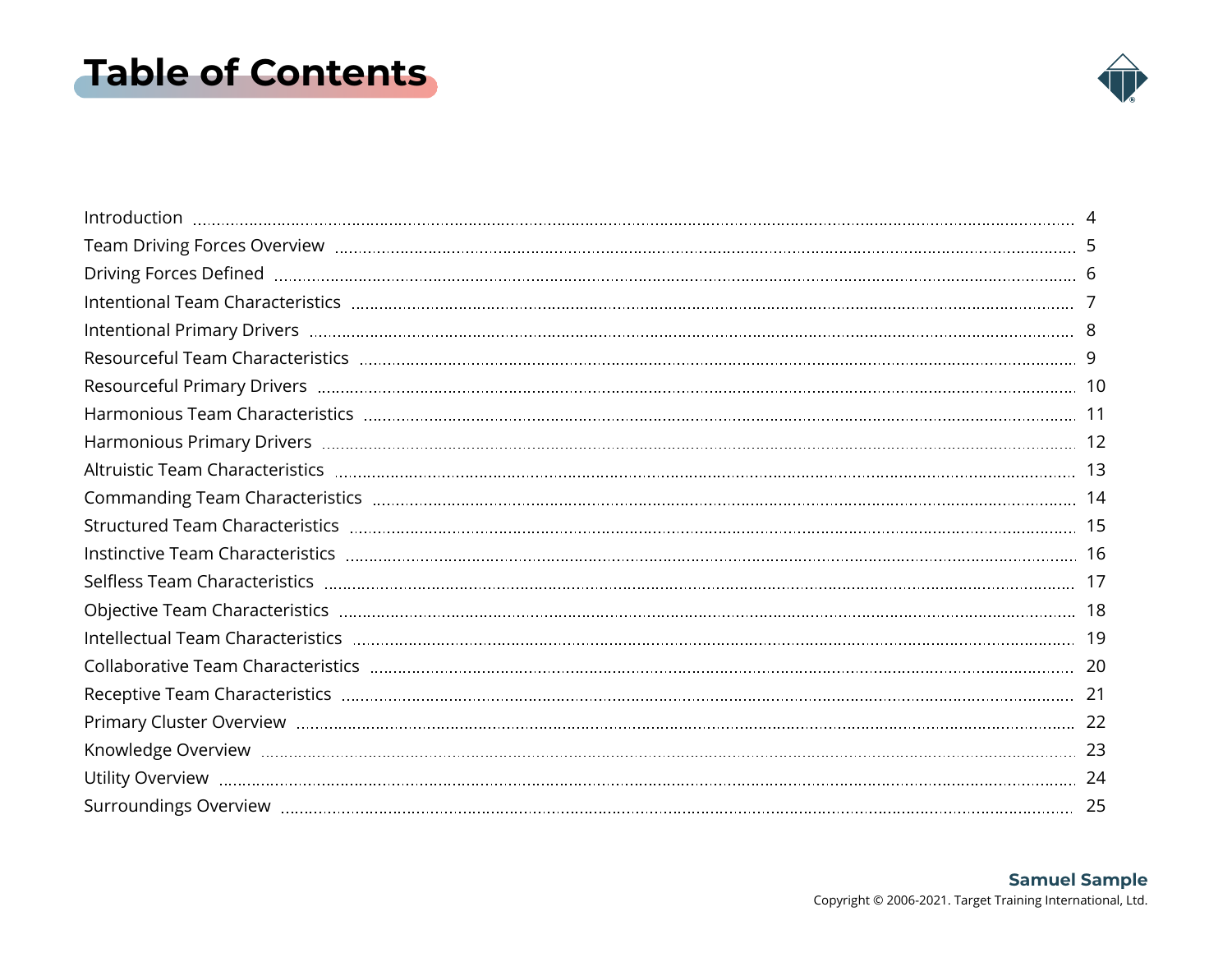### **[Table of Contents](#page-1-0)**



### **Continued**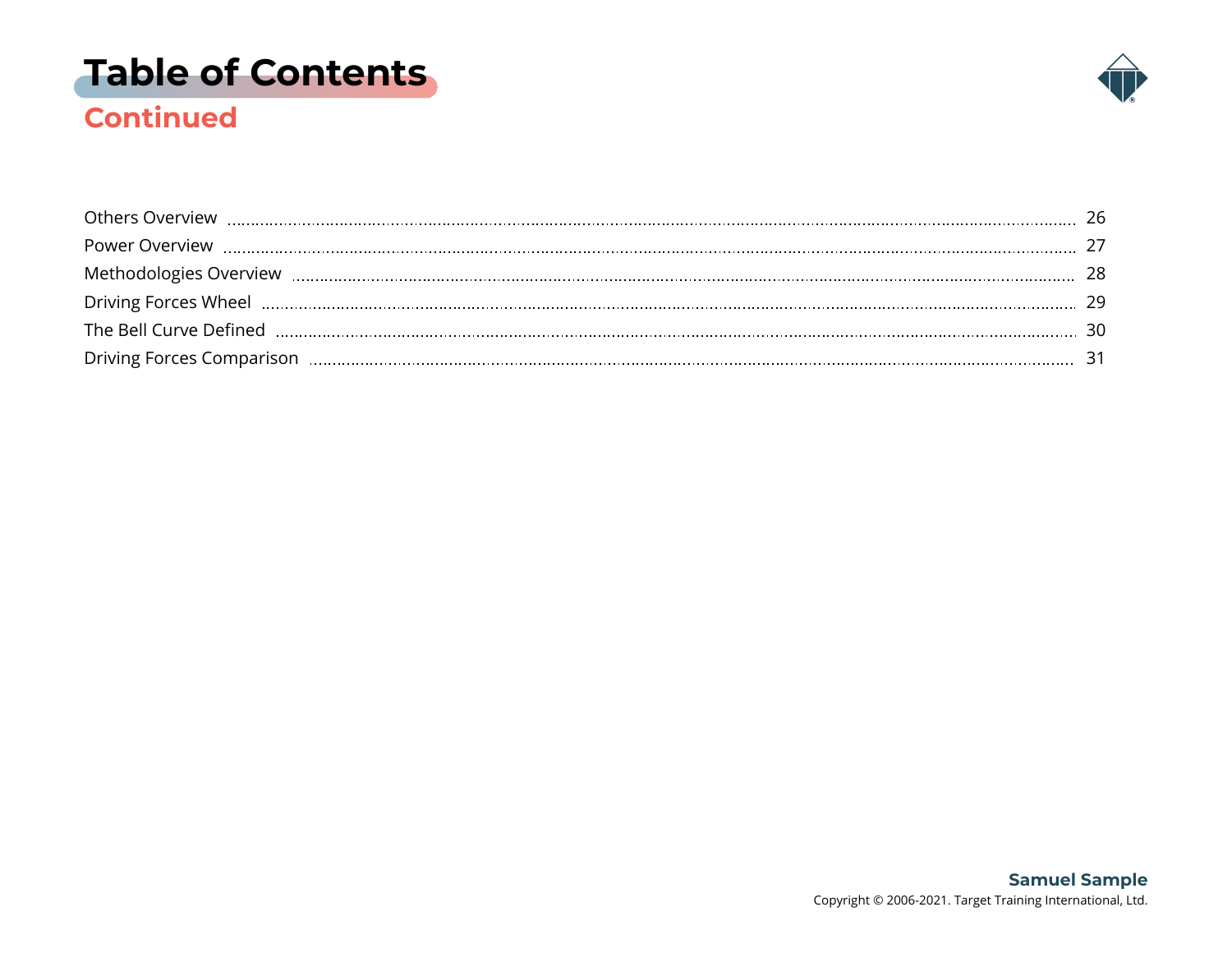### <span id="page-3-0"></span>**[Introduction](#page-1-0)**

#### **Contents of the Report**

- Overview A summary examining the composition of your team's Driving Forces.
- Team Characteristics Defines the makeup of your organization by Driving Forces segment and shares the primary cluster graphs of individuals on your team.
- **Primary Cluster Overview Lists each team member** by their primary Driving Forces.
- Driving Forces Group Bars Identifies the primary, situational, and indifferent clusters of the team.
- Driving Forces Comparison Compares individual  $\bullet$ scores to others on the team, team averages, and population means.

#### **Team Member List**

Sue Anderson Amanda Doe Frank Jones John Smith Joe Williams

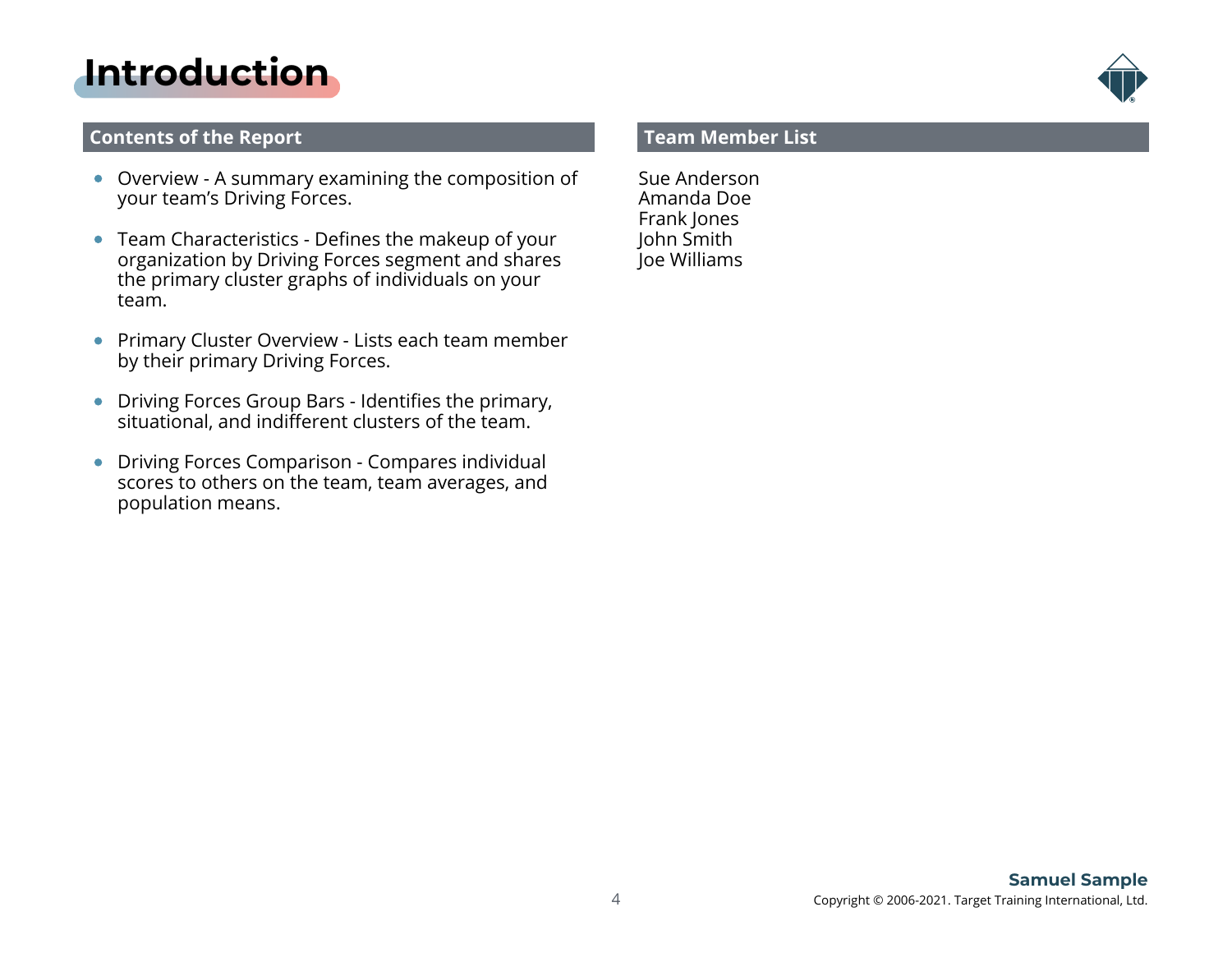#### 5 Copyright © 2006-2021. Target Training International, Ltd. **Samuel Sample**

### **Observing Driving Forces**

Have you ever noticed some people:

Seek knowledge relevant and useful to their current situation

<span id="page-4-0"></span>**[Team Driving Forces Overview](#page-1-0)**

- Seek to expand their understanding and knowledge in all endeavors
- Tend to be unrestrained in the application of resources
- Tend to utilize and apply their resources to maximize return  $\bullet$
- Seek function in their surroundings  $\bullet$
- Seek to fully experience their surroundings  $\bullet$
- Tend to be selective in who they help and serve  $\bullet$
- Tend to serve, help and eliminate the suffering of others  $\bullet$ indiscriminately
- Seek to share power, recognition and control
- Seek to be recognized and control their own destiny  $\bullet$
- Tend to remain open and flexible in their methodologies and  $\bullet$ approach to life
- Tend to live within defined systems and traditional approaches



Segment breakdown of each team member's #1 Driving Force

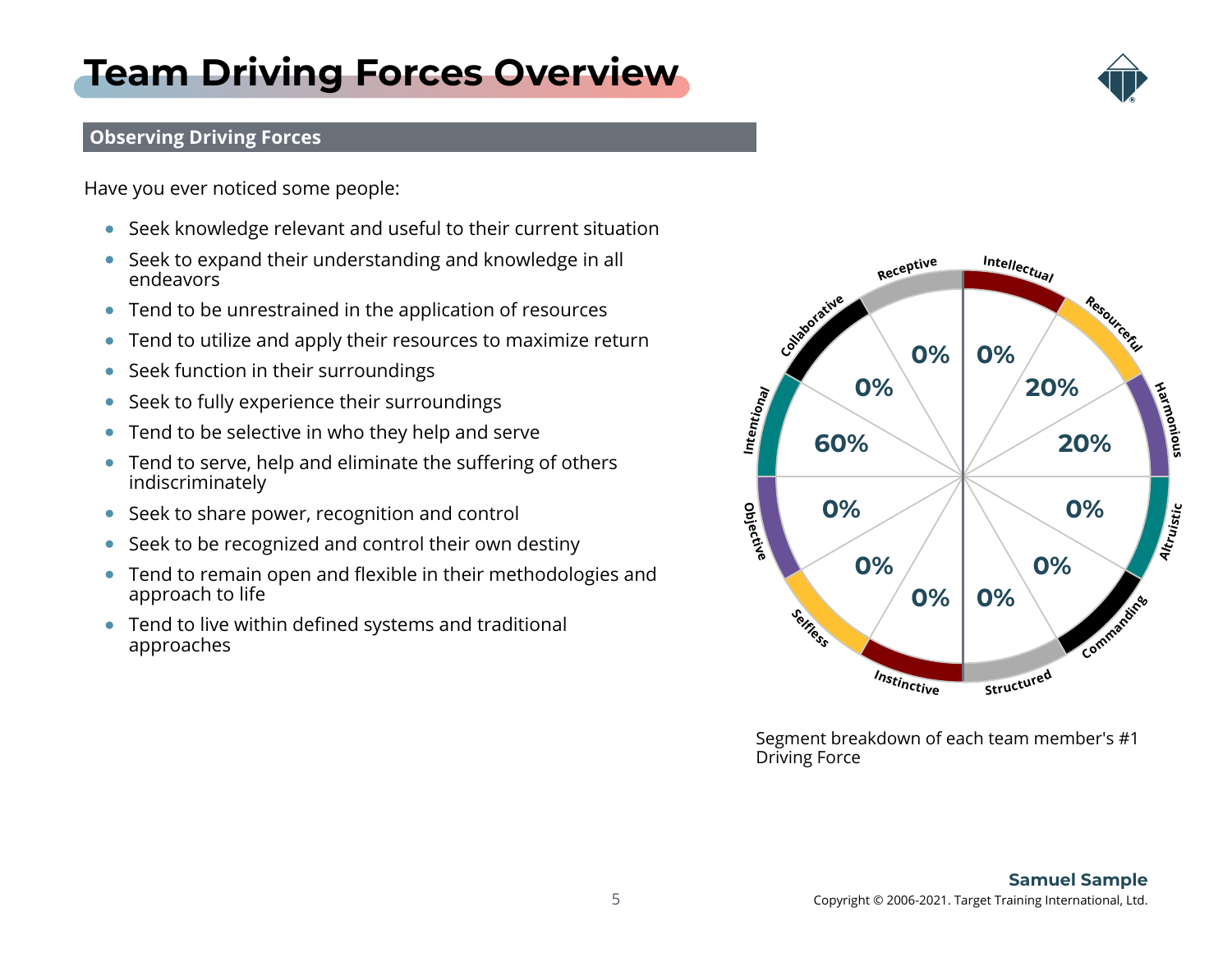## <span id="page-5-0"></span>**[Driving Forces Defined](#page-1-0)**



**Instinctive** - People who are driven by utilizing past<br>experiences, intuition and seeking specific knowledge experiences, intuition and seeking specific knowledge when necessary.

**Knowledge**

**Intellectual** - People who are driven by opportunities to learn, acquire knowledge and the discovery of truth.

**Selfless** - People who are driven by completing tasks<br>for the sake of completion, with little expectation of for the sake of completion, with little expectation of personal return.

**Utility**

**Resourceful** - People who are driven by practical<br>results, maximizing both efficiency and returns for their results, maximizing both efficiency and returns for their investments of time, talent, energy and resources.

**Objective** - People who are driven by the functionality and objectivity of their surroundings.



**Harmonious** - People who are driven by the<br>synorionse, subjective viewpoints and balance in their experience, subjective viewpoints and balance in their surroundings.

**Altruistic** - People who are driven to assist others for

the satisfaction of being helpful or supportive.

**Intentional** - People who are driven to assist others for<br>a specific purpose, not just for the sake of being belaful a specific purpose, not just for the sake of being helpful or supportive.

**Collaborative** - People who are driven by being in a<br>Supporting role and contributing with little need for supporting role and contributing with little need for individual recognition.

**Others**

**Power**

**Commanding** - People who are driven by status, recognition and control over personal freedom.

**Receptive** - People who are driven by new ideas,<br>methods and opportunities that fall outside a defined methods and opportunities that fall outside a defined system for living.



**Structured** - People who are driven by traditional<br>approaches, proven methods and a defined system for approaches, proven methods and a defined system for living.

**Methodologies**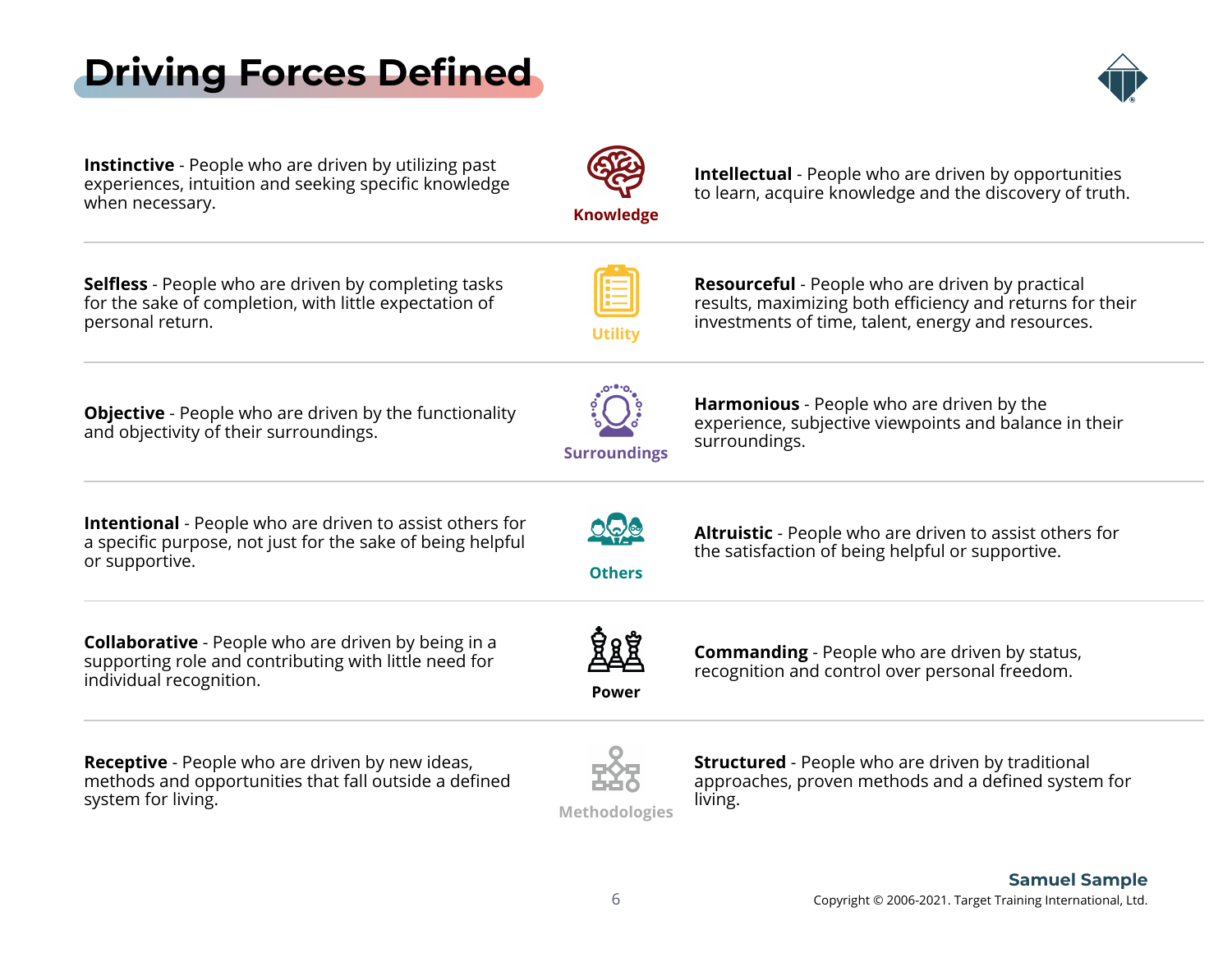## <span id="page-6-0"></span>**[Intentional Team Characteristics](#page-1-0)**



*The following information will give team members a clear understanding and appreciation of team members with Intentional as their number one driving force.*

#### **Strengths and Weaknesses**

#### **Potential Strengths**

- Will help others when others are willing to work hard
- Seek to develop or help others when they can see future opportunities
- Downplay emotions when making decisions concerning people
- Choose who, when, and how much to help based on the desired outcome
- **Expect people to be self-reliant and resist intervening untill** necessary

#### **Potential Weaknesses**

- May expect something in return each time they help or serve others
- Focus on themselves, perhaps at the expense of others
- May create scenarios that benefit themselves more than others
- Tend to value people as an opportunity or resource rather than as an individual



**Rely on self Benefit personally Develop internal advocates**

**Stressors**

**Disregard contribution Support others in need Make emotion-based decisions**



**14% of the Population**

#### **Words That Work**

**Selective**

**Deliberate**

**Benefit**



#### **Words That Don't Work**

**Volunteer**

**Compassion**

**Kindness**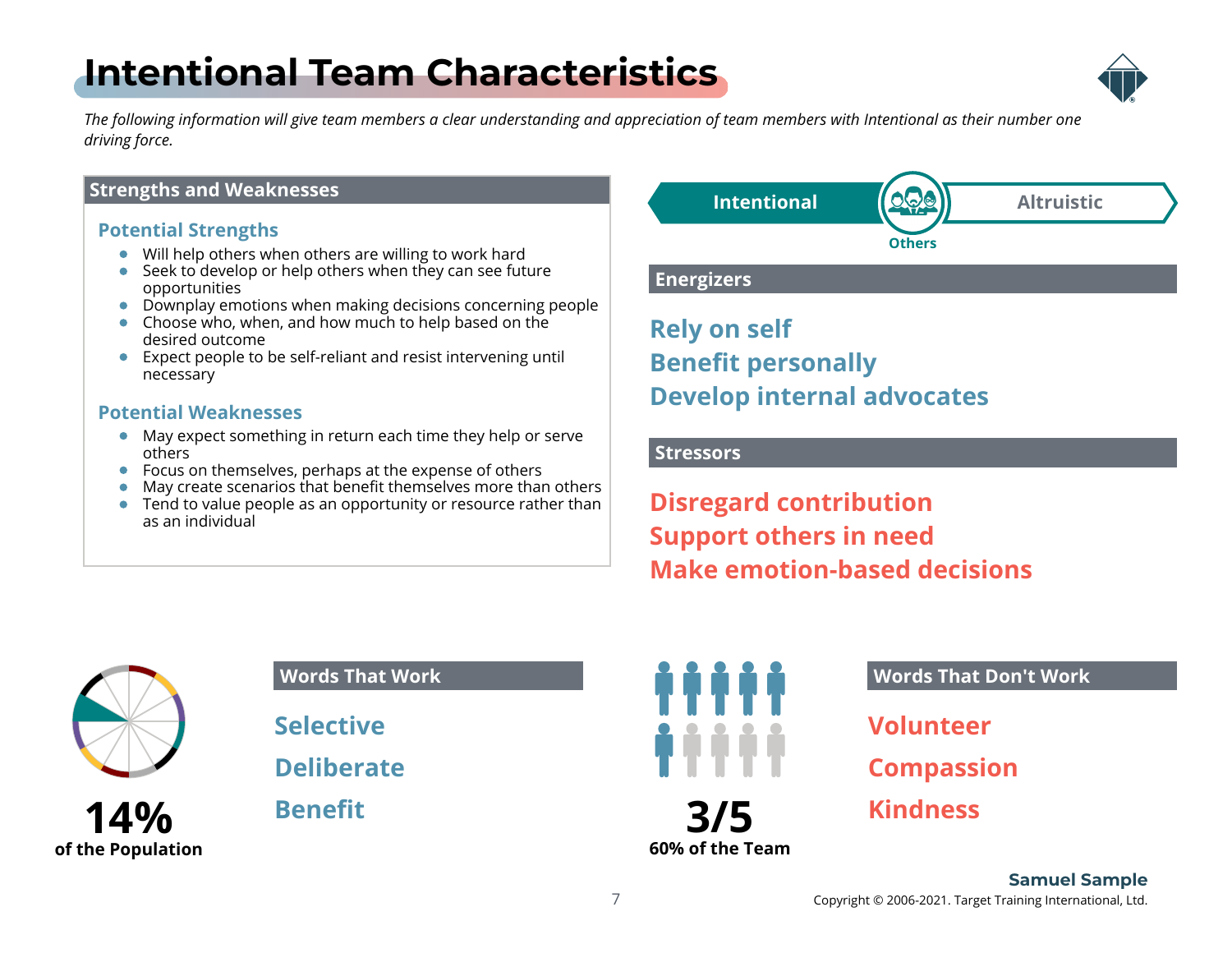### <span id="page-7-0"></span>**[Intentional Primary Drivers](#page-1-0)**



### **Intentional Team**

Amanda Doe John Smith







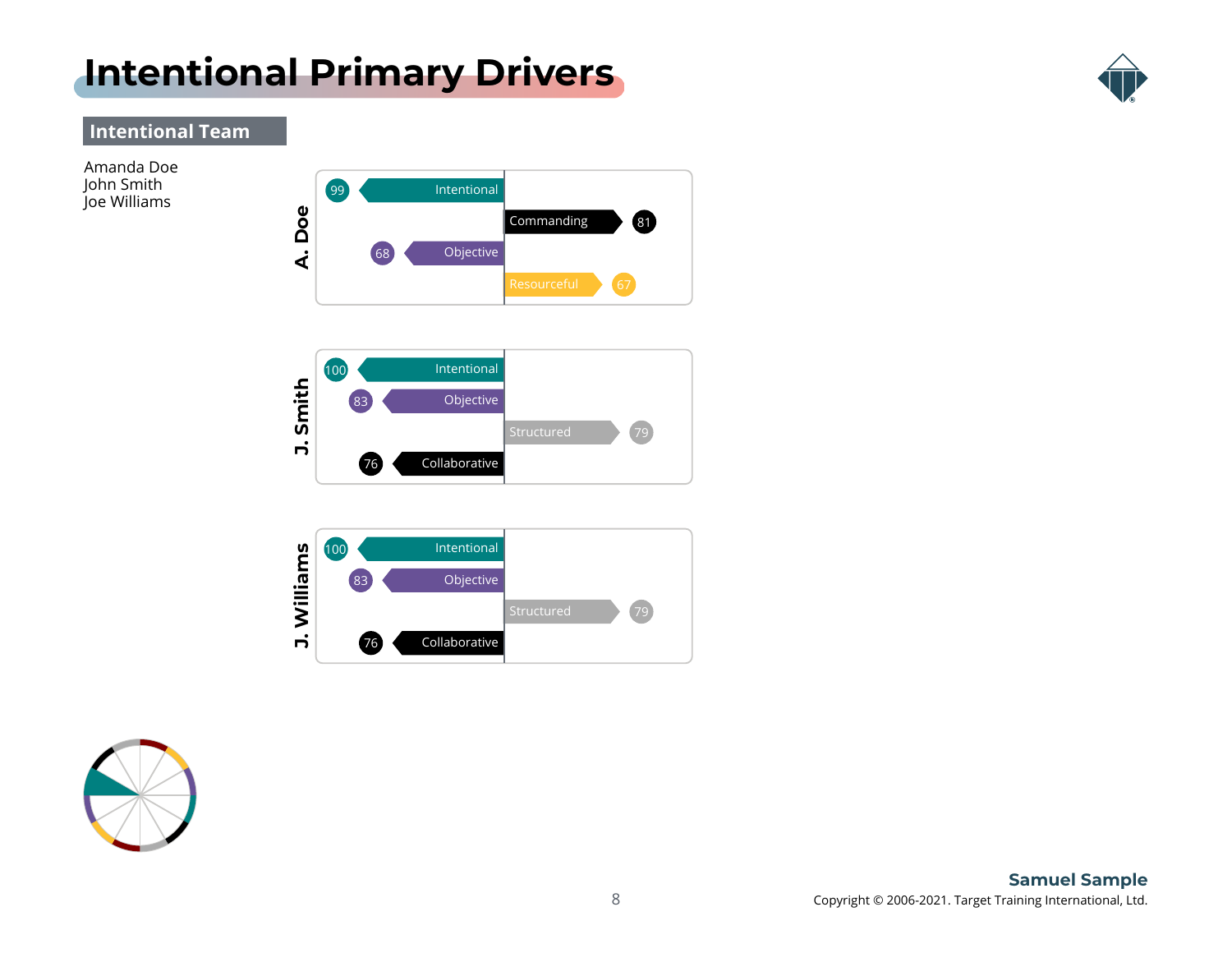## <span id="page-8-0"></span>**[Resourceful Team Characteristics](#page-1-0)**



*The following information will give team members a clear understanding and appreciation of team members with Resourceful as their number one driving force.*

#### **Strengths and Weaknesses**

#### **Potential Strengths**

- **•** Configure resources to maximize output
- Focus on the return on investment
- Maximize efficiency and productivity
- Sensitive to wasting time, resources, or opportunities
- Focus on achieving measurable and practical results

#### **Potential Weaknesses**

- May be perceived as a workaholic
- May view material possessions and money as a scorecard
- Tend to view people and resources as tools to achieve an outcome
- May only be willing to give if there is an opportunity for a return



#### **Energizers**

### **Obtain practical results Focus on efficiency Compensate based on performance**

#### **Stressors**

**Be redundant Waste time Ignore the return on investment**





#### **Words That Work**

**Profitable**

**Maximize**

**Benefit**



**Words That Don't Work**

**Rework**

**Endless**

**Casual**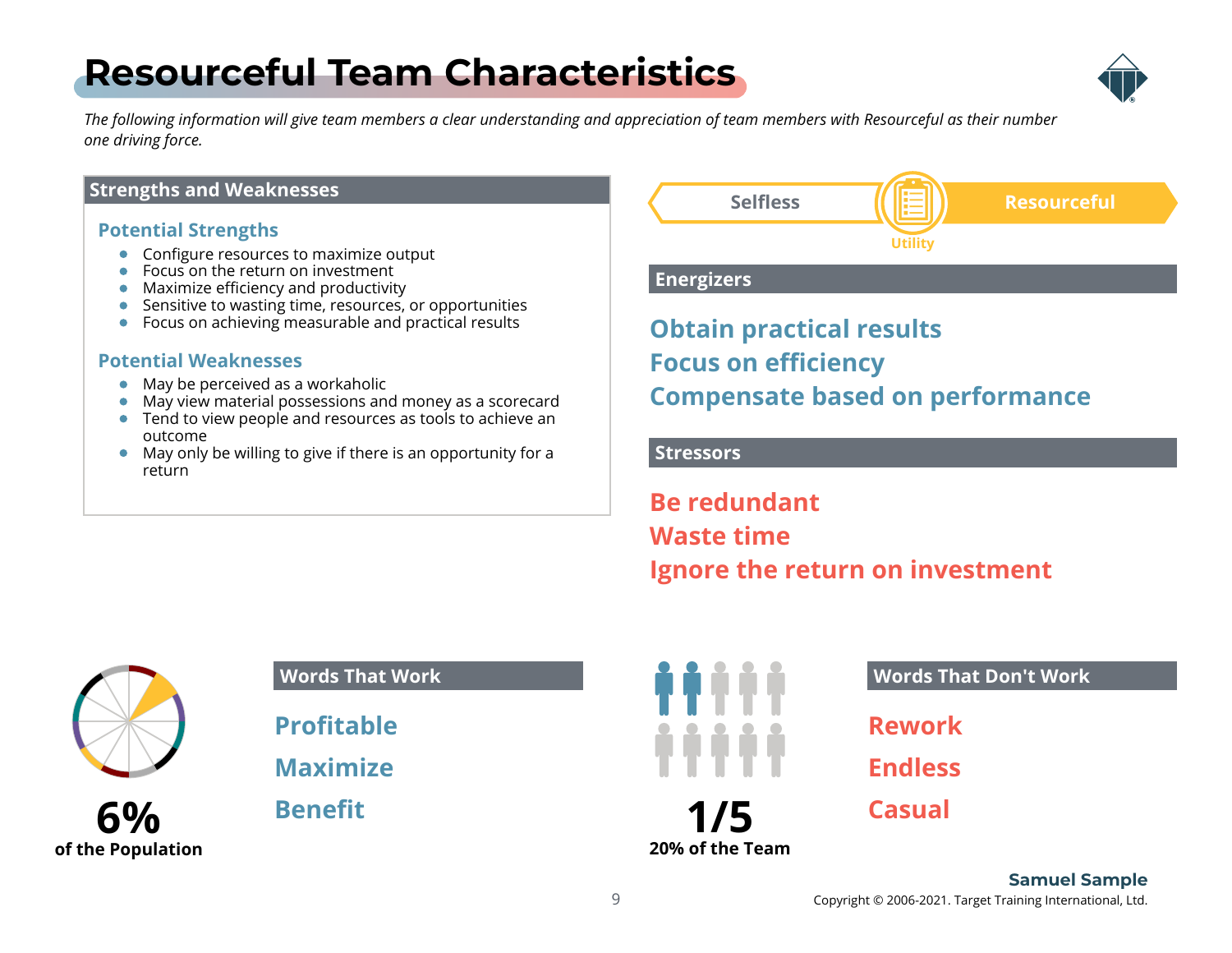### <span id="page-9-0"></span>**[Resourceful Primary Drivers](#page-1-0)**



### **Resourceful Team**

Sue Anderson



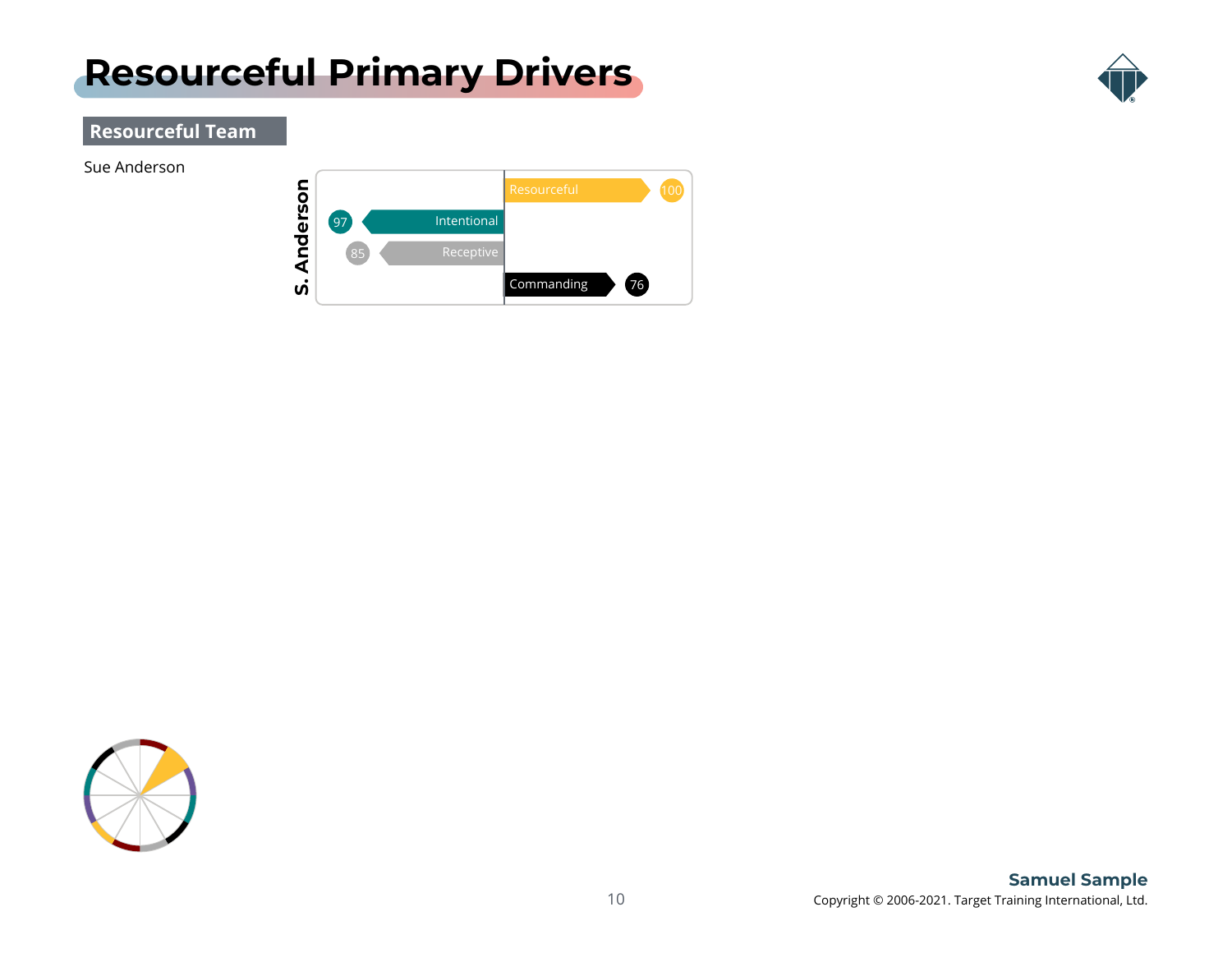## <span id="page-10-0"></span>**[Harmonious Team Characteristics](#page-1-0)**



*The following information will give team members a clear understanding and appreciation of team members with Harmonious as their number one driving force.*

#### **Strengths and Weaknesses**

#### **Potential Strengths**

- Focus on the emotions and balance in the environment
- See the importance of the experience
- See value in and enjoy the experience of their surroundings
- Value the journey as much as the destination
- Seek to create harmony and balance in their surroundings and relationships

#### **Potential Weaknesses**

- An imbalance or distraction in one area may affect other or all aspects of life
- Pursuit of experiences supersedes practical concerns
- Concern for appearance may slow progress, function and tangible outcomes
- Subjective feeling can conflict with objective reality



**Energizers**

### **Seek balance in life Appreciate beauty and harmony Express imagination**

#### **Stressors**

**Encounter chaos Have lackluster surroundings Overemphasize function**



**4% of the Population**

#### **Words That Work**

**Subjective**

**Expression**

**Balance**



**Words That Don't Work**

**Dull**

### **Compartmentalize**

**Function**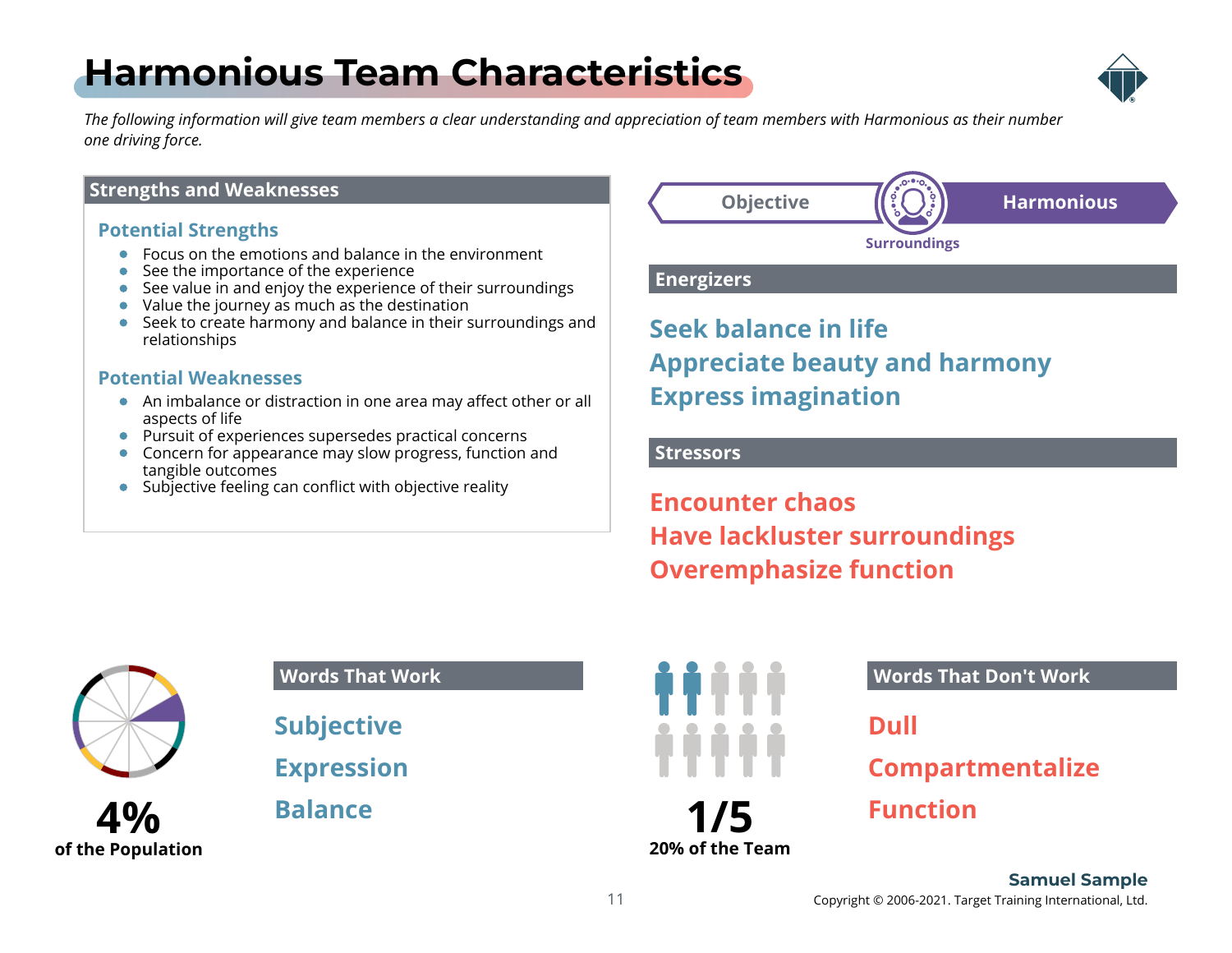### <span id="page-11-0"></span>**[Harmonious Primary Drivers](#page-1-0)**



#### **Harmonious Team**

Frank Jones



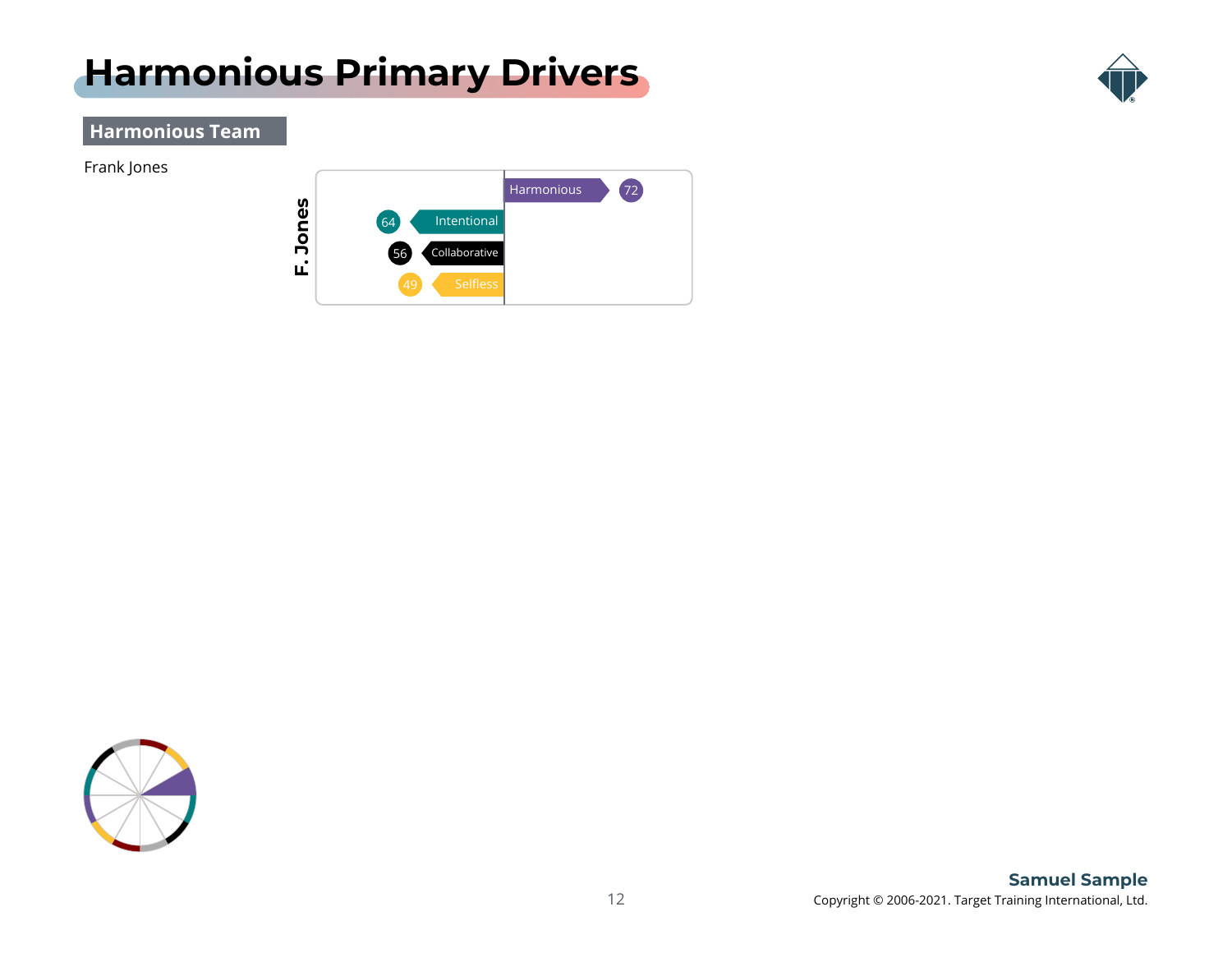## <span id="page-12-0"></span>**[Altruistic Team Characteristics](#page-1-0)**



*The following information may be characteristics that are missing or could benefit the current team.*

#### **Strengths and Weaknesses**

#### **Potential Strengths**

- Take notice of and responds to people in need
- Seek to help and support others
- Believe that all people should have the opportunity to be the best they can be
- Volunteer and give generously of themselves
- Act to alleviate suffering of others

#### **Potential Weaknesses**

- Act to alleviate suffering of others even at their own detriment
- May support others at the expense of their own work  $\bullet$
- May prioritize others' needs over their own needs
- $\bullet$  Base personal decisions on the impact to others not self



#### **Energizers**

### **Realize the potential in others Participate in charitable events Eliminate conflict**

#### **Stressors**

**Act inconsiderately Put self first Observe favoritism**



### **6% of the Population**

#### **Words That Work**

**Volunteer**

**Compassion**

**Comfort**



#### **Words That Don't Work**

**Purposeful**

**Intentional**

**Selective**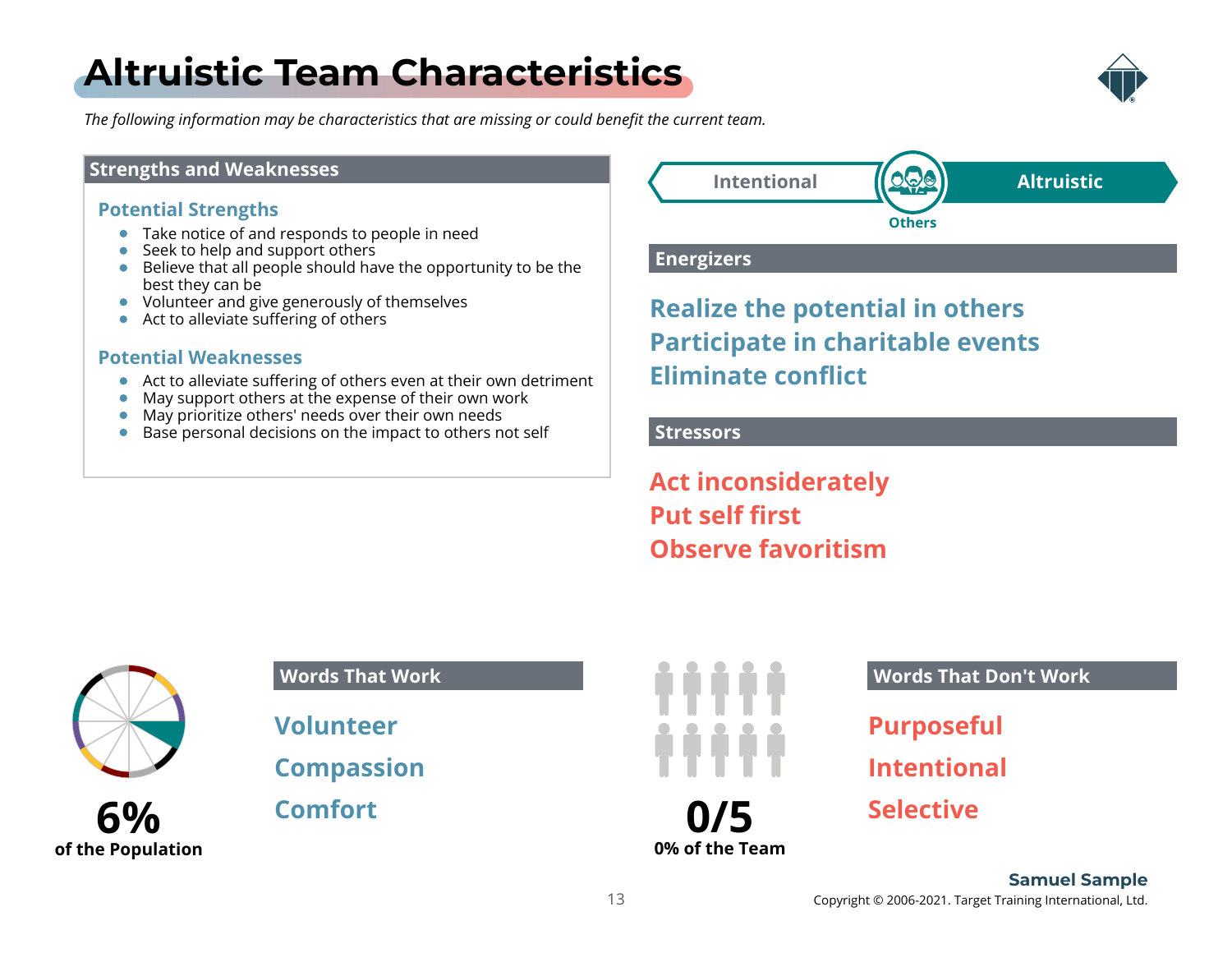## <span id="page-13-0"></span>**[Commanding Team Characteristics](#page-1-0)**



*The following information may be characteristics that are missing or could benefit the current team.*

#### **Strengths and Weaknesses**

#### **Potential Strengths**

- Strive to advance their position
- Strive to set themselves apart
- **Create winning strategies and outcomes**
- Seek to control their own destiny
- Value status and public recognition

#### **Potential Weaknesses**

- Tend to have a me versus we attitude
- May not consider people in seeking personal advancement
- May over emphasize the need to control or direct people and projects
- $\bullet$  Can be driven by the desire to achieve status and recognition



#### **Energizers**

**Lead a group Create and control destiny Obtain status symbols**

#### **Stressors**

**Work behind the scenes Have a small workspace Delay personal advancement**



| 13%               |  |
|-------------------|--|
| of the Population |  |

| <b>Words That Work</b> |  |
|------------------------|--|
| <b>Award</b>           |  |
| Win                    |  |
| <b>Lead</b>            |  |
|                        |  |



#### **Words That Don't Work**

**Share**

**Supportive**

**Cooperative**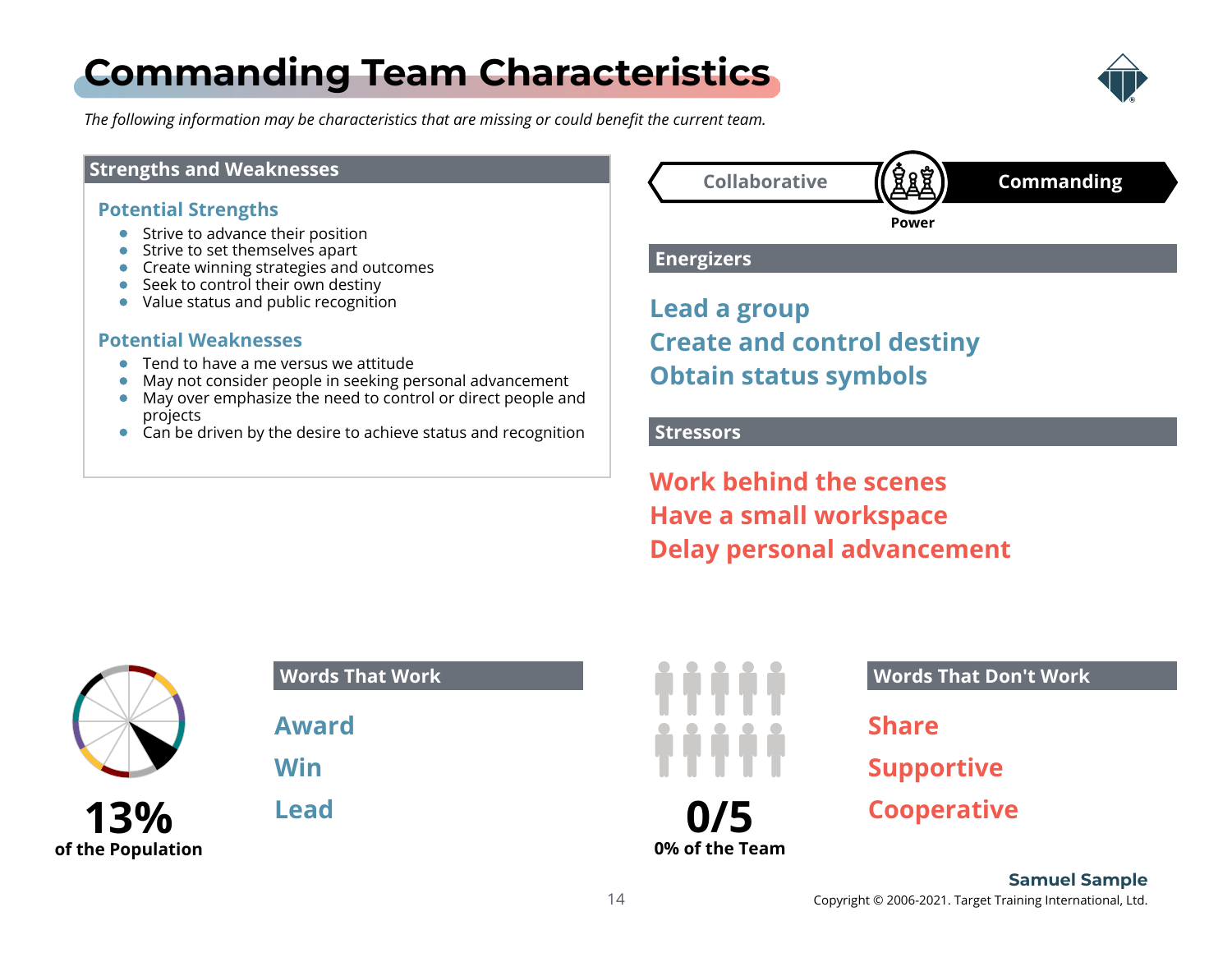### <span id="page-14-0"></span>**[Structured Team Characteristics](#page-1-0)**



*The following information may be characteristics that are missing or could benefit the current team.*

#### **Strengths and Weaknesses**

#### **Potential Strengths**

- $\bullet$  Seek to establish standards by which they operate
- Value a traditional and proven approach
- Place a high value on working within defined and structured systems
- Tend to have a "code" by which to live
- May protect and potentially promote principles and beliefs

#### **Potential Weaknesses**

- Tend to resist change to established procedures
- May place personal ideology before that of the organization  $\bullet$
- Can be closed-minded and judgmental toward other viewpoints
- Can over-promote their philosophy to others

**Receptive (FOT)** Structured **Methodologies**

**Energizers**

**Advance their cause Fit within a structure Seek consistency**

#### **Stressors**

**Ignore established protocols Redesign existing systems Disregard tradition**



**5%**

**of the Population**

**Words That Work**

**Order**

**Constant**

**Ideology**



**Words That Don't Work**

- **New methods**
- **Progressive**
- **Possibilities**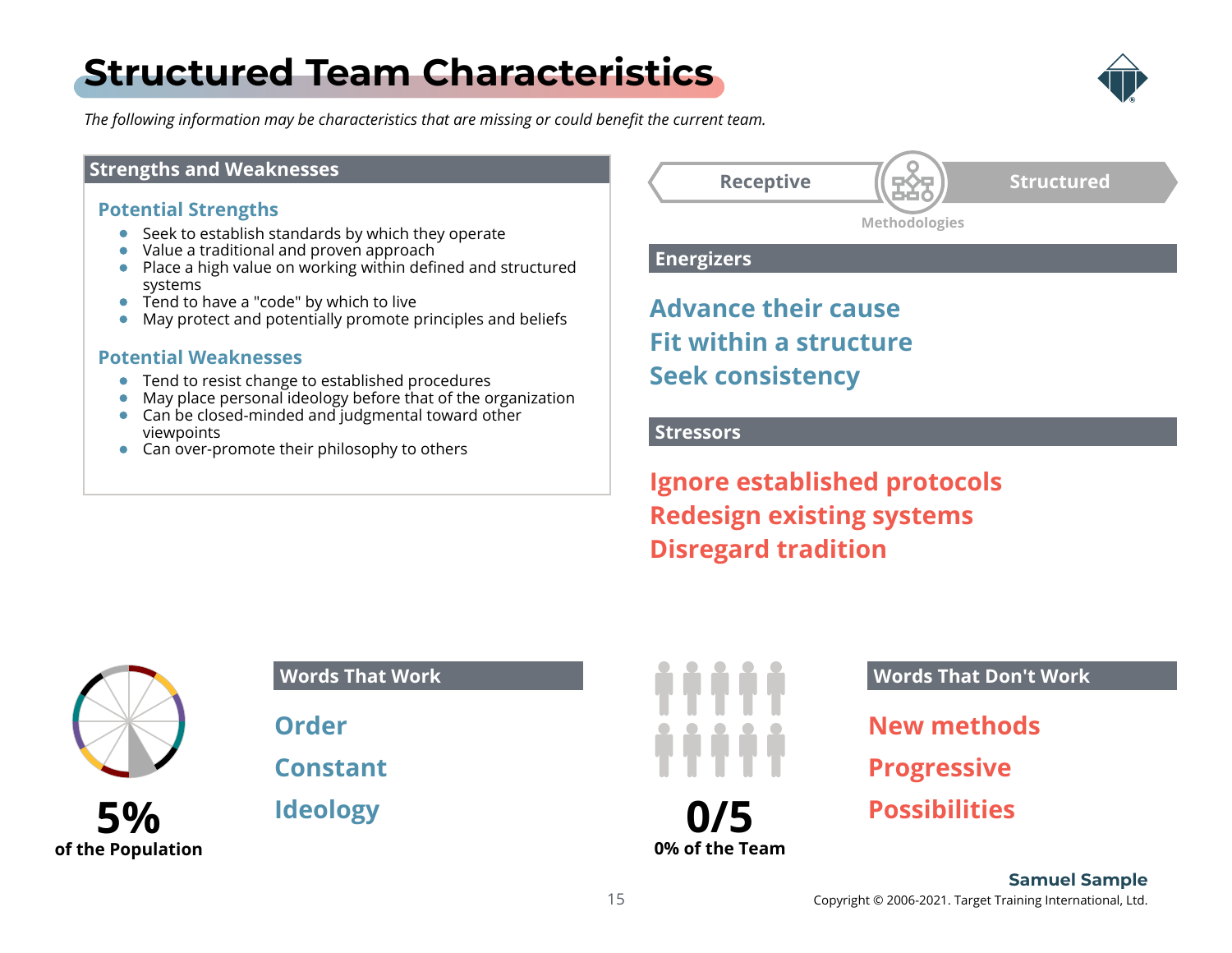## <span id="page-15-0"></span>**[Instinctive Team Characteristics](#page-1-0)**



*The following information may be characteristics that are missing or could benefit the current team.*

#### **Strengths and Weaknesses**

#### **Potential Strengths**

- Comfortable starting a project before gathering all information
- Seek information that has a direct application
- Can rely on past experiences
- Seek specific information to address a current situation
- Understand the value of intuition

#### **Potential Weaknesses**

- May disregard excess information
- Can rely too much on past experience and intuition
- May start a project without all the required information
- Tend to jump to conclusions without gathering all the information



**Knowledge**

#### **Energizers**

**Learn on demand Discover specific knowledge Decide based on intuition**

#### **Stressors**

**Discuss hypothetical subjects Excessively learn Conduct extensive research**



**3%**

**of the Population**

**Words That Work**

**Specific**

**Intuitive**

**Relevant**



#### **Words That Don't Work**

**Comprehensive**

**Examine**

**Classify**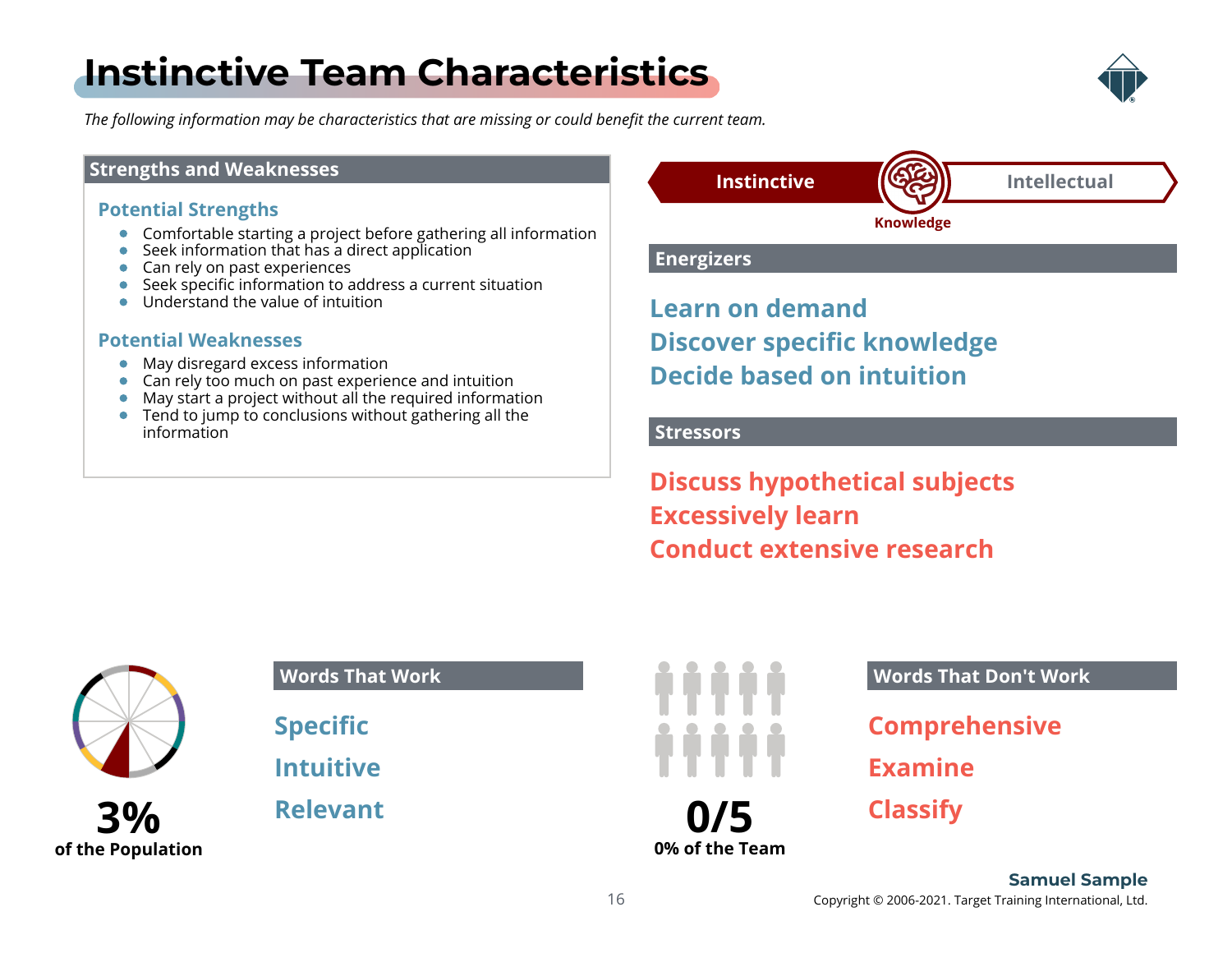## <span id="page-16-0"></span>**[Selfless Team Characteristics](#page-1-0)**



*The following information may be characteristics that are missing or could benefit the current team.*

#### **Strengths and Weaknesses**

#### **Potential Strengths**

- Willing to participate without consideration for personal circumstance
- Focus on the completion of a task rather than efficiency
- **•** Provide assistance and resources with minimal expectation of personal return
- Define value or success by what comes out of a situation not what is put in
- Accomplish tasks simply for the sake of accomplishment

#### **Potential Weaknesses**

- **•** Tend to have casual approach to how performance is measured
- May value completion of the tasks over time, resources, or talent limitations
- May view activity as productivity
- Can potentially waste resources



#### **Energizers**

### **Work on unrestricted projects Act spontaneous Complete tasks**

#### **Stressors**

**Focus on the process Assess practical results Measure success through efficiency**



### **7% of the Population**

#### **Words That Work**

**Accomplish**

**Complete**

**Casual**



#### **Words That Don't Work**

**Gain**

**Efficient**

**Benefit**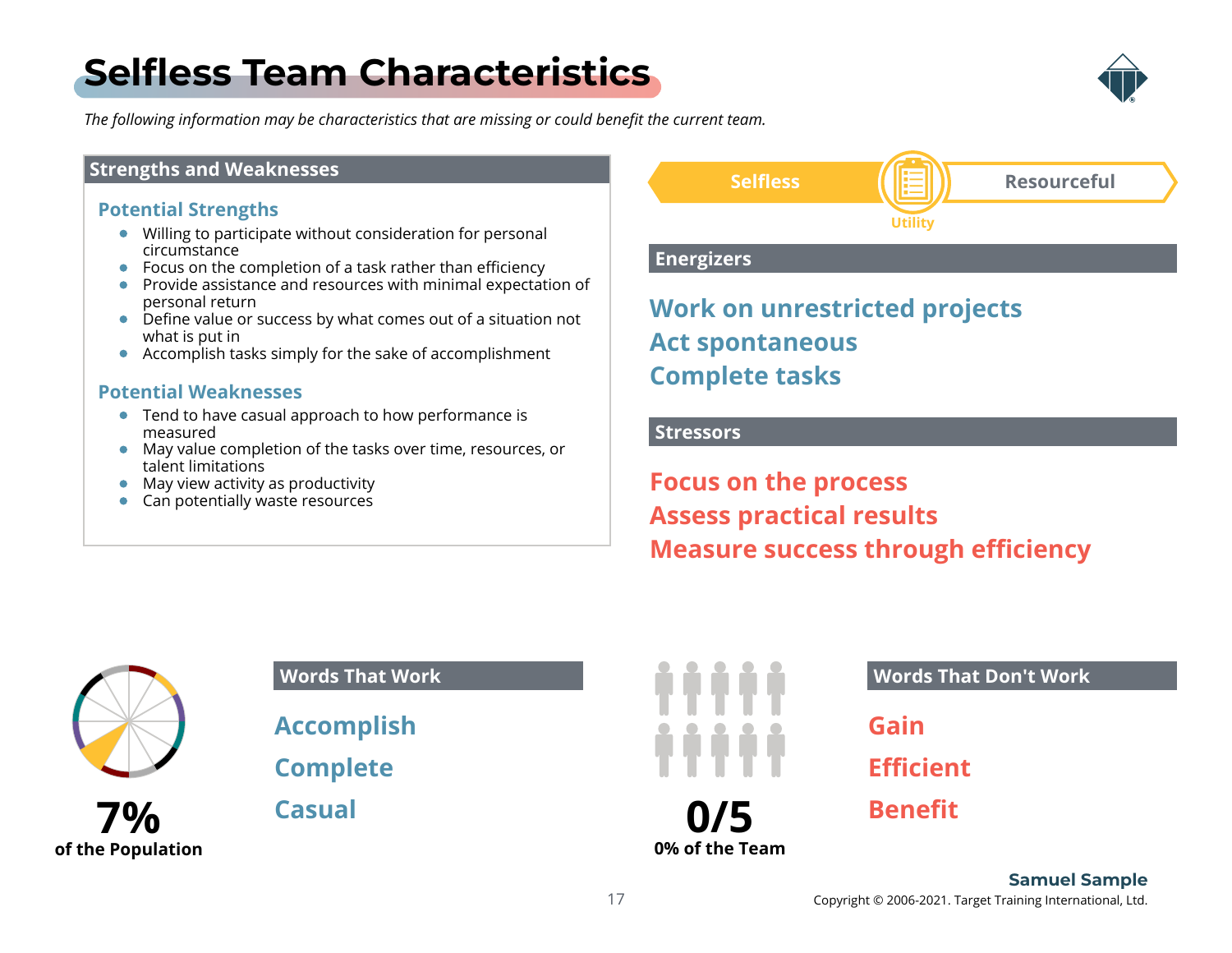## <span id="page-17-0"></span>**[Objective Team Characteristics](#page-1-0)**



*The following information may be characteristics that are missing or could benefit the current team.*

#### **Strengths and Weaknesses**

#### **Potential Strengths**

- **Emphasize the destination not the journey**
- Isolate personal challenges and remains focused on the task
- Focus on the function not the appearance
- Compartmentalize and focus on the situation
- Can succeed in chaotic environments

#### **Potential Weaknesses**

- **•** Tend to miss the overall experience by focusing only on tangible components
- May ignore environments that are potentially distracting for others
- May overemphasize the function with disregard for appearance
- Can over compartmentalize and miss the issues of the whole picture



#### **Energizers**

**Persevere in Chaos Compartmentalize Appreciate functionality**

#### **Stressors**

**Pursue intangible ideas Be subjective Focus on harmony**



**12% of the Population**

| <b>Words That Work</b> |  |
|------------------------|--|
| <b>Reality</b>         |  |
| <b>Detach</b>          |  |

**Factual**



**Words That Don't Work**

**Harmony**

**Beauty**

**Subjective**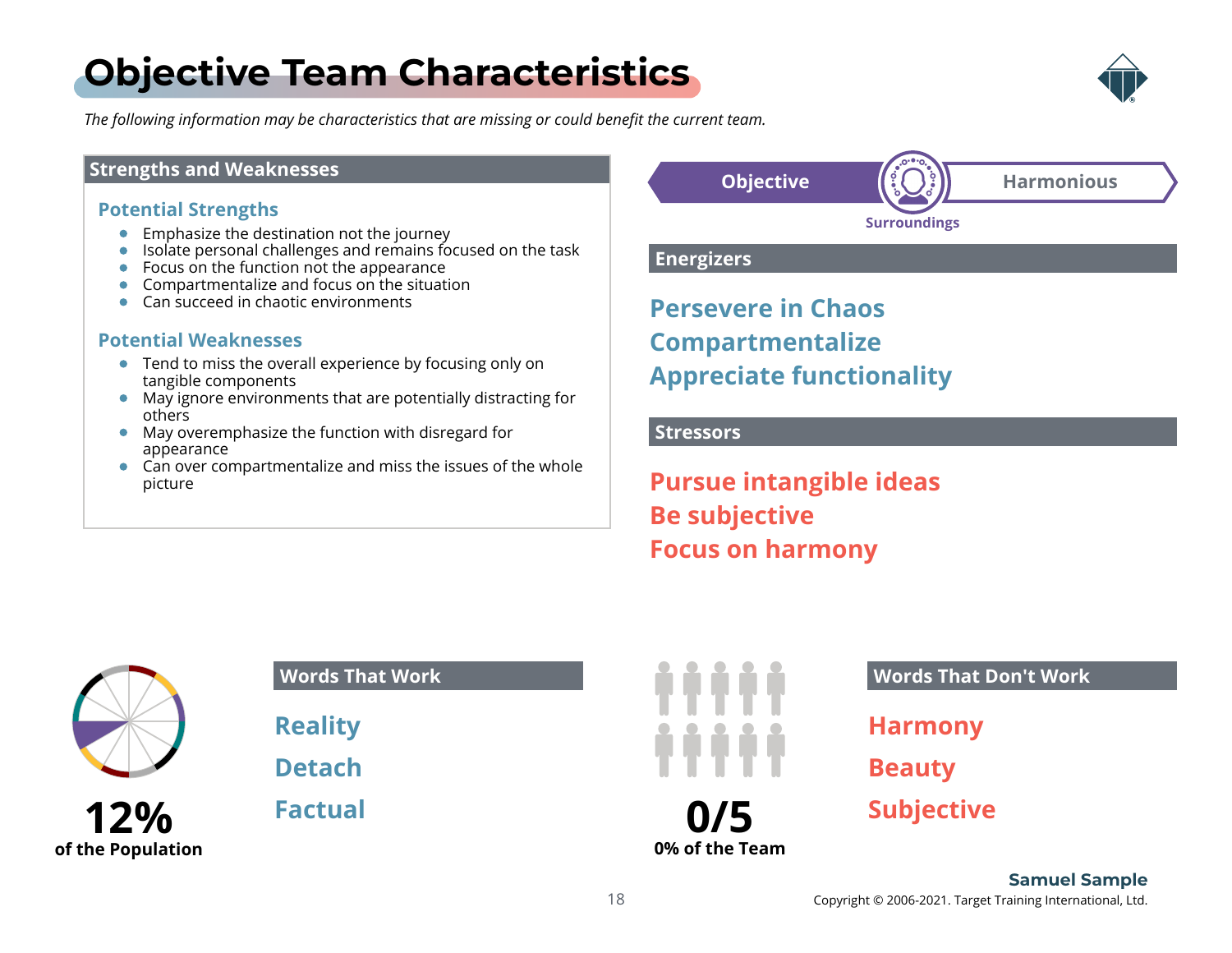## <span id="page-18-0"></span>**[Intellectual Team Characteristics](#page-1-0)**



*The following information may be characteristics that are missing or could benefit the current team.*

#### **Strengths and Weaknesses**

#### **Potential Strengths**

- Seek to make the unknown known
- Eager to learn and discover
- Research much more thoroughly compared to others
- Focus on information and facts
- Continually seek new knowledge and information

#### **Potential Weaknesses**

- Can be perceived as lacking common sense
- May pursue knowledge at the expense of practical matters
- May make decisions without subjective or emotional considerations
- **Can value discovery over other priorities**



#### **Energizers**

**Objectively analyze ideas Devote time to learn Increase knowledge**

#### **Stressors**

**Approach ideas subjectively Make educated guesses Rush through learning**



**16%**

**of the Population**

### **Words That Work**

**Learn**

**Research**

**Identify**



#### **Words That Don't Work**

**Guess**

**Apply**

**Intuitive**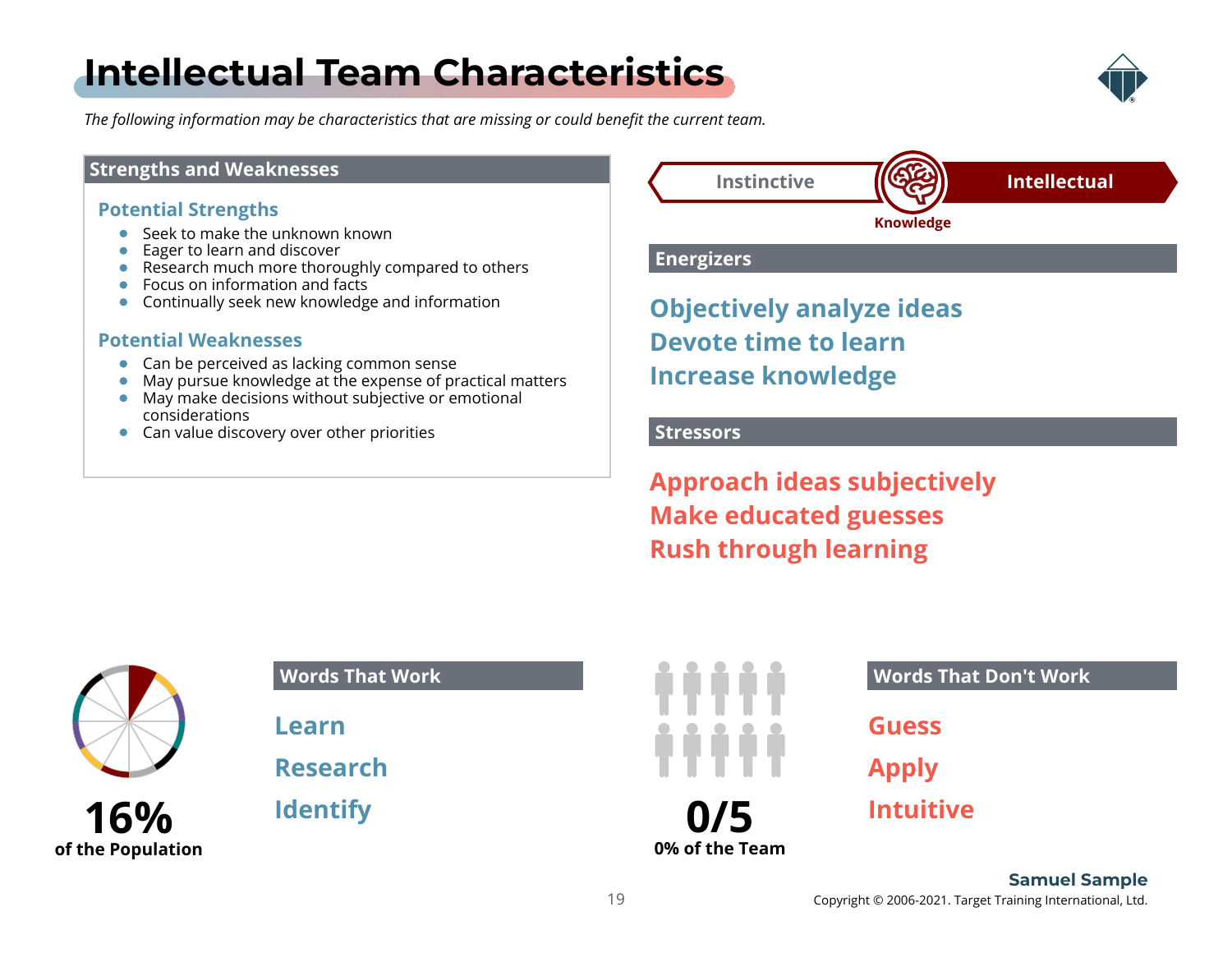## <span id="page-19-0"></span>**[Collaborative Team Characteristics](#page-1-0)**



*The following information may be characteristics that are missing or could benefit the current team.*

#### **Strengths and Weaknesses**

#### **Potential Strengths**

- Seek to fit in rather than stand out
- **•** Feels comfortable in a supporting role
- Focus on what they contribute versus advancing their position
- Works behind the scenes to accomplish outcomes
- Set aside their own agenda for the good of the company/community

#### **Potential Weaknesses**

- Can be uncomfortable when they are singled out for their contribution
- **•** Tend to back down on issues important to them to not "rock" the boat"
- May pass on leadership opportunities
- May be overlooked because they do not promote themselves

### **Collaborative Commanding Power**

**Energizers**

**Feel included Join supportive environments Work on team projects**

#### **Stressors**

**Recognize individual achievements Lead involuntarily Be in egotistical environments**



### **4% of the Population**

#### **Words That Work**

**Cooperative**

**Supportive**

**Together**



#### **Words That Don't Work**

**Individual**

**Command**

**Status**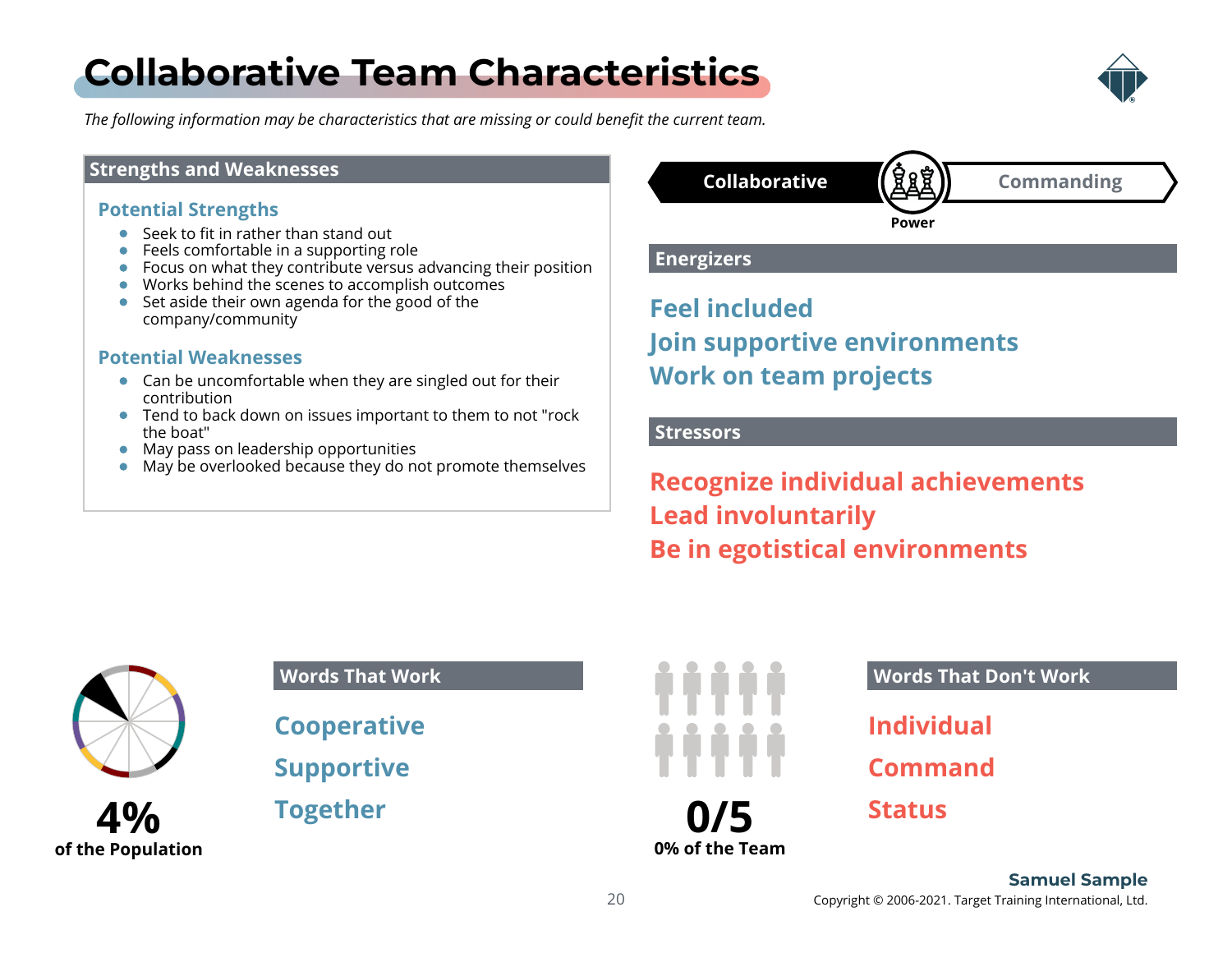## <span id="page-20-0"></span>**[Receptive Team Characteristics](#page-1-0)**



*The following information may be characteristics that are missing or could benefit the current team.*

#### **Strengths and Weaknesses**

#### **Potential Strengths**

- **•** Consider themselves an independent thinker
- **•** Draw from many systems and ways of thinking to create something new
- Open to new ideas, methods and opportunities
- Seek new ways to accomplish routine tasks
- Adopt only aspects of systems if they see a benefit

#### **Potential Weaknesses**

- Resist systems or structures being forced on them
- Resist overly structured ways of thinking and approaches
- Question every system and every step in a system
- Seek change for the sake of change

Receptive **【 豆◆豆 】 Structured** 

**Methodologies**

**Energizers**

**Create new systems Explore possibilities Question unnecessary protocols**

#### **Stressors**

**Follow outdated processes Work with restrictions Support status quo**



**of the Population**

**Words That Work**

**Agile**

**Options**

**Possibilities**



**Words That Don't Work**

**Hierarchy**

**Routine**

**Tradition**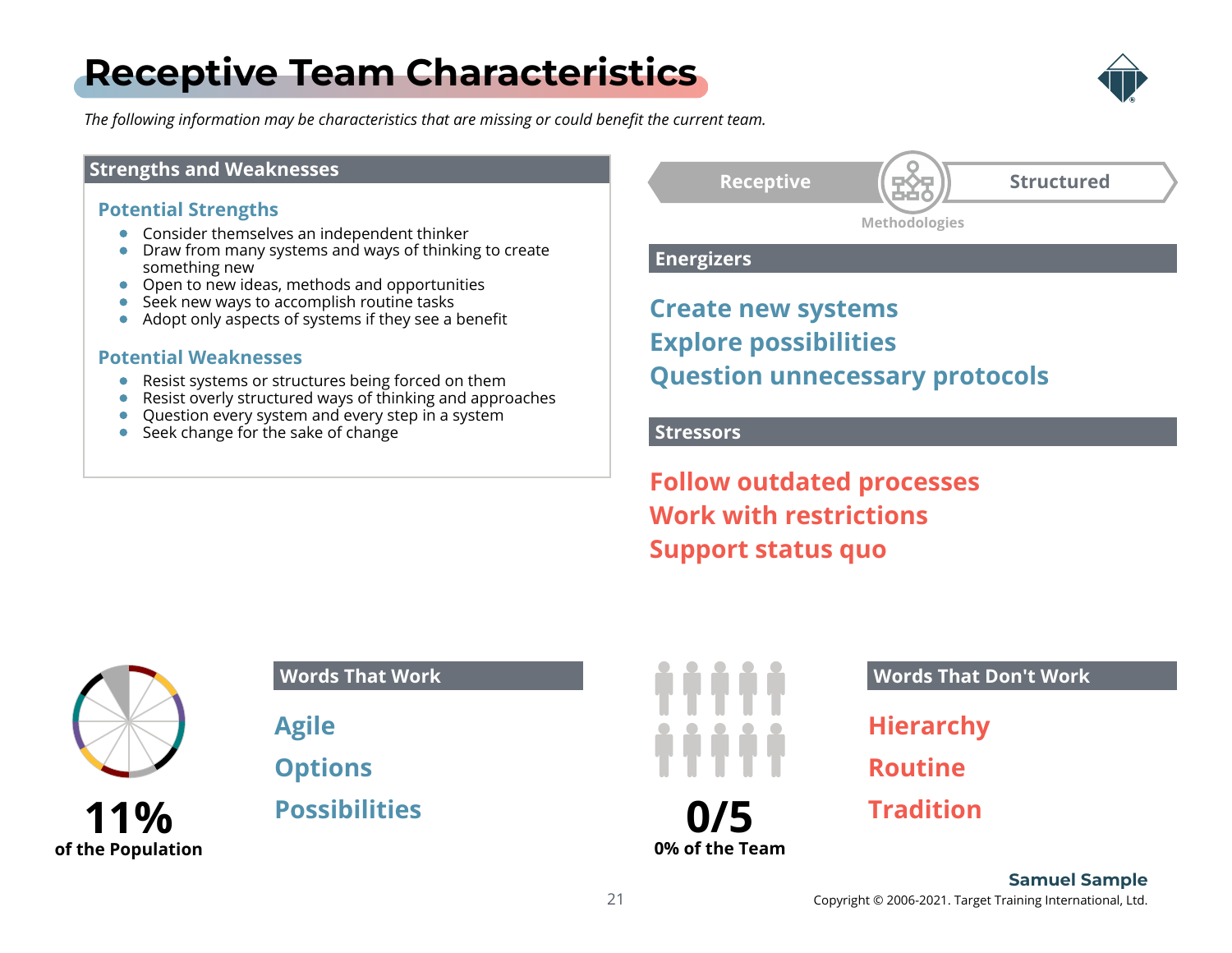## <span id="page-21-0"></span>**[Primary Cluster Overview](#page-1-0)**



Every individual has a hierarchy of Driving Forces, some of which may be a revelation to them when they experience their assessm[ent](#page-1-0) results. Every human being encounters situations where they have to interact with aspects related to knowledge, utility, others, surroundings, power and methodologies. Driving Forces can be examined individually, but the majority of the time they act in combinations as we respond to situations. The various combinations of the Driving Forces can be virtually infinite, therefore TTI SI suggests that you consider a person's top four Driving Forces when examining why that individual is driven to do what they do.

The 12 Driving Forces will fall into one of three clusters: Primary, Situational or Indifferent. These clusters will affect why a person acts the way they do in every situation.

The top four Driving Forces create a cluster that moves a person to action most, if not all, of the time. Thus, by focusing on the cluster rather than a single driver, combinations are created that are very specific to the individual. The closer the scores are to each other, the more a person employs each driver. When dealing with the Primary cluster, it is important to consider which Primary Driving Force is the most relevant in a particular context.

This section includes the six keywords and the corresponding Driving Forces. Each keyword page lists the names of team members who have one of these factors in the Primary Driving Forces cluster.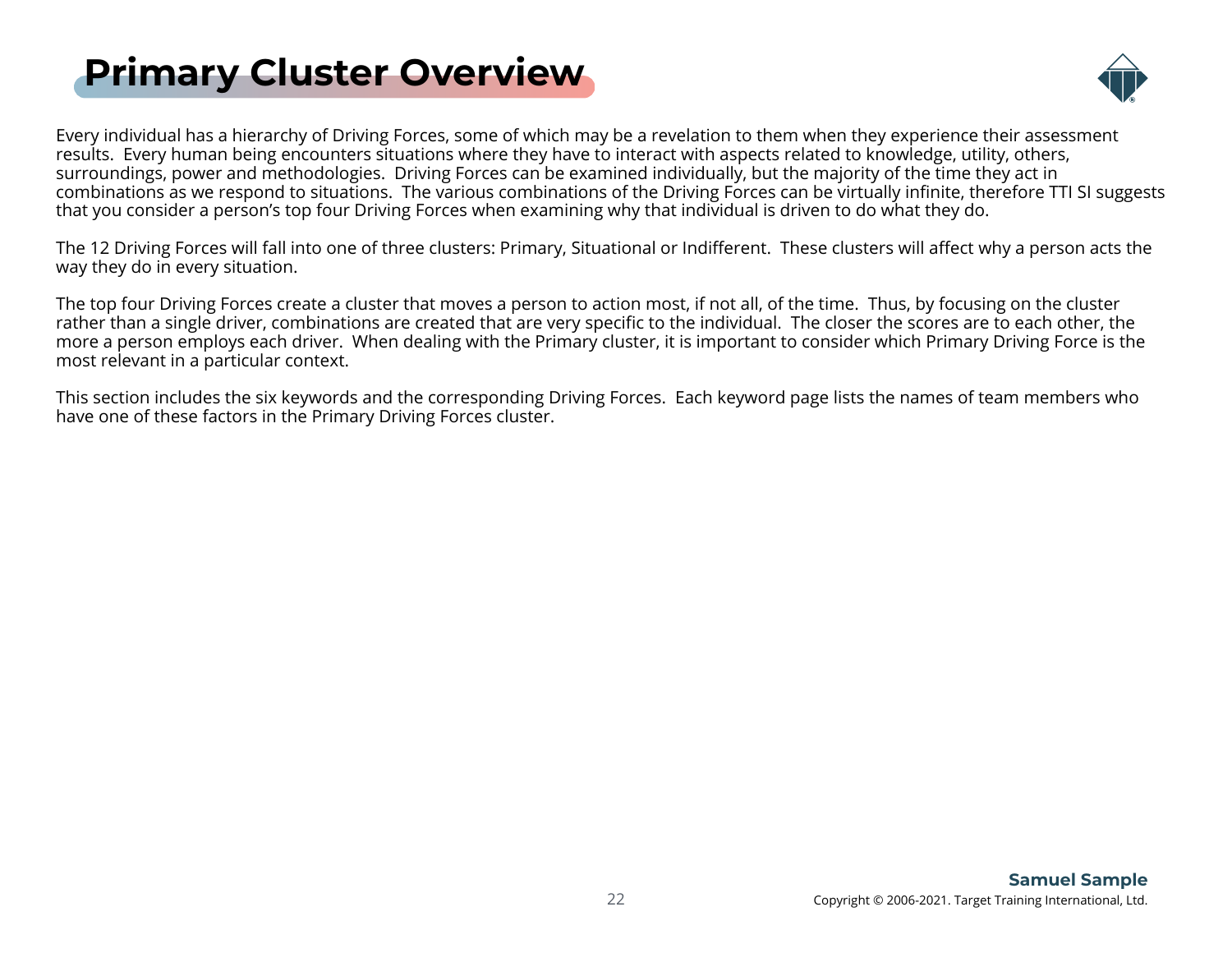### <span id="page-22-0"></span>**[Knowledge Overview](#page-1-0)**



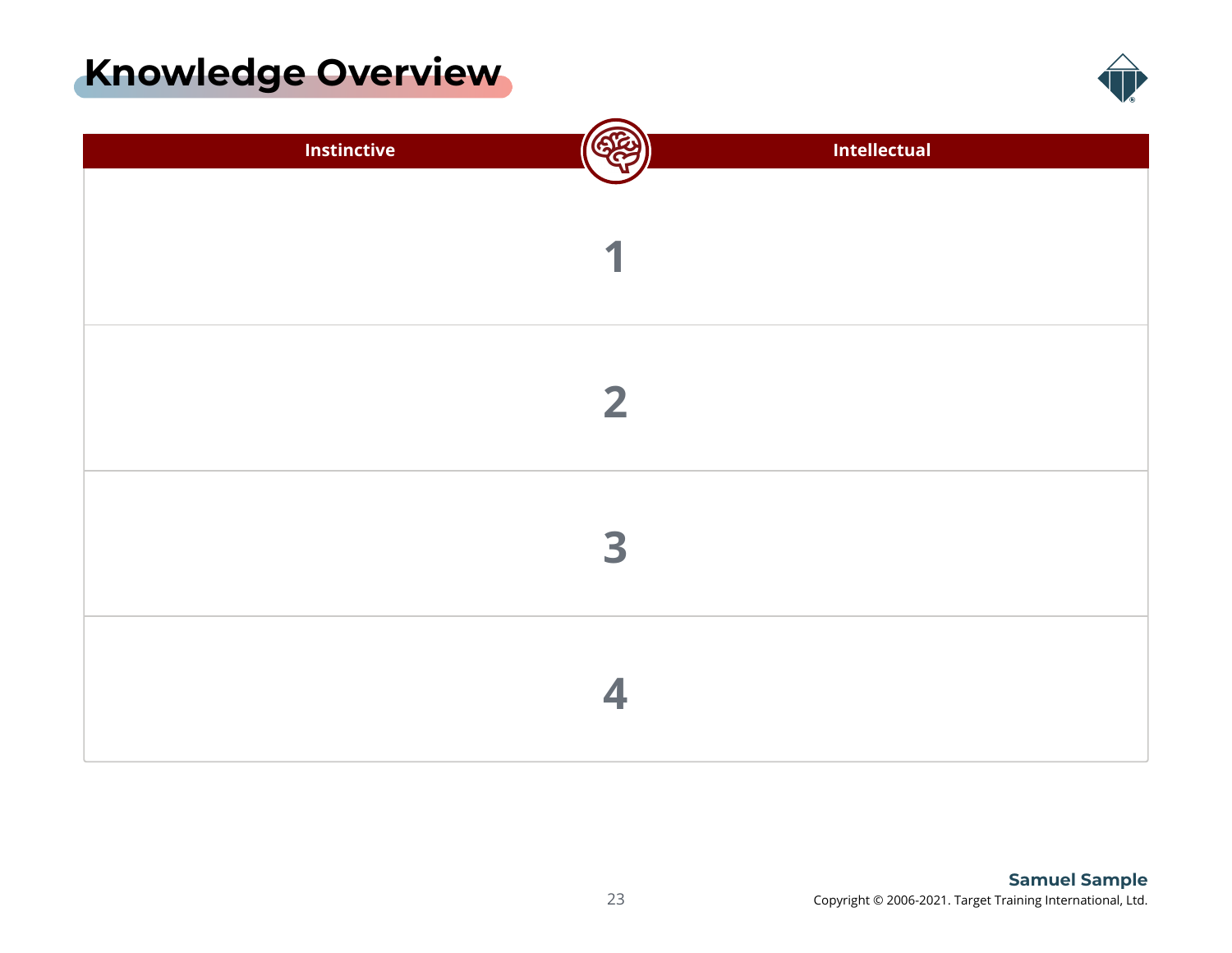### <span id="page-23-0"></span>**[Utility Overview](#page-1-0)**



| <b>Selfless</b>      | Resourceful  |
|----------------------|--------------|
|                      | Sue Anderson |
|                      |              |
| 1                    |              |
|                      |              |
|                      |              |
|                      |              |
|                      | $\mathbf{2}$ |
|                      |              |
|                      |              |
|                      |              |
|                      |              |
| 3                    |              |
|                      |              |
| Frank Jones          | Amanda Doe   |
|                      |              |
| $\blacktriangleleft$ |              |
|                      |              |
|                      |              |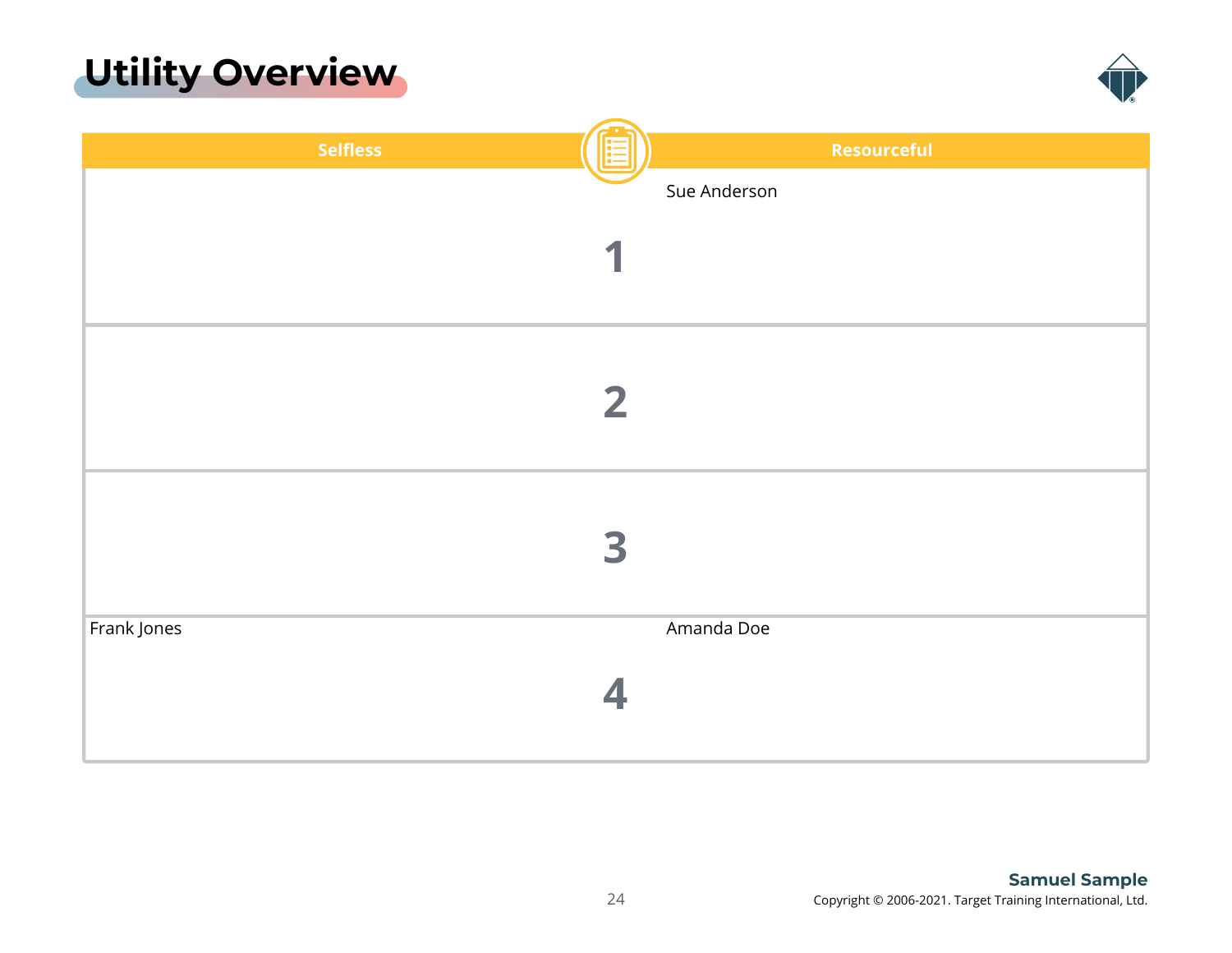### <span id="page-24-0"></span>**[Surroundings Overview](#page-1-0)**



| <b>Objective</b>           |              | <b>Harmonious</b> |
|----------------------------|--------------|-------------------|
|                            | Frank Jones  |                   |
|                            |              |                   |
|                            |              |                   |
|                            |              |                   |
|                            |              |                   |
| John Smith<br>Joe Williams |              |                   |
|                            |              |                   |
|                            | $\mathbf{2}$ |                   |
|                            |              |                   |
| Amanda Doe                 |              |                   |
|                            |              |                   |
|                            | 3            |                   |
|                            |              |                   |
|                            |              |                   |
|                            |              |                   |
|                            |              |                   |
|                            |              |                   |
|                            |              |                   |
|                            |              |                   |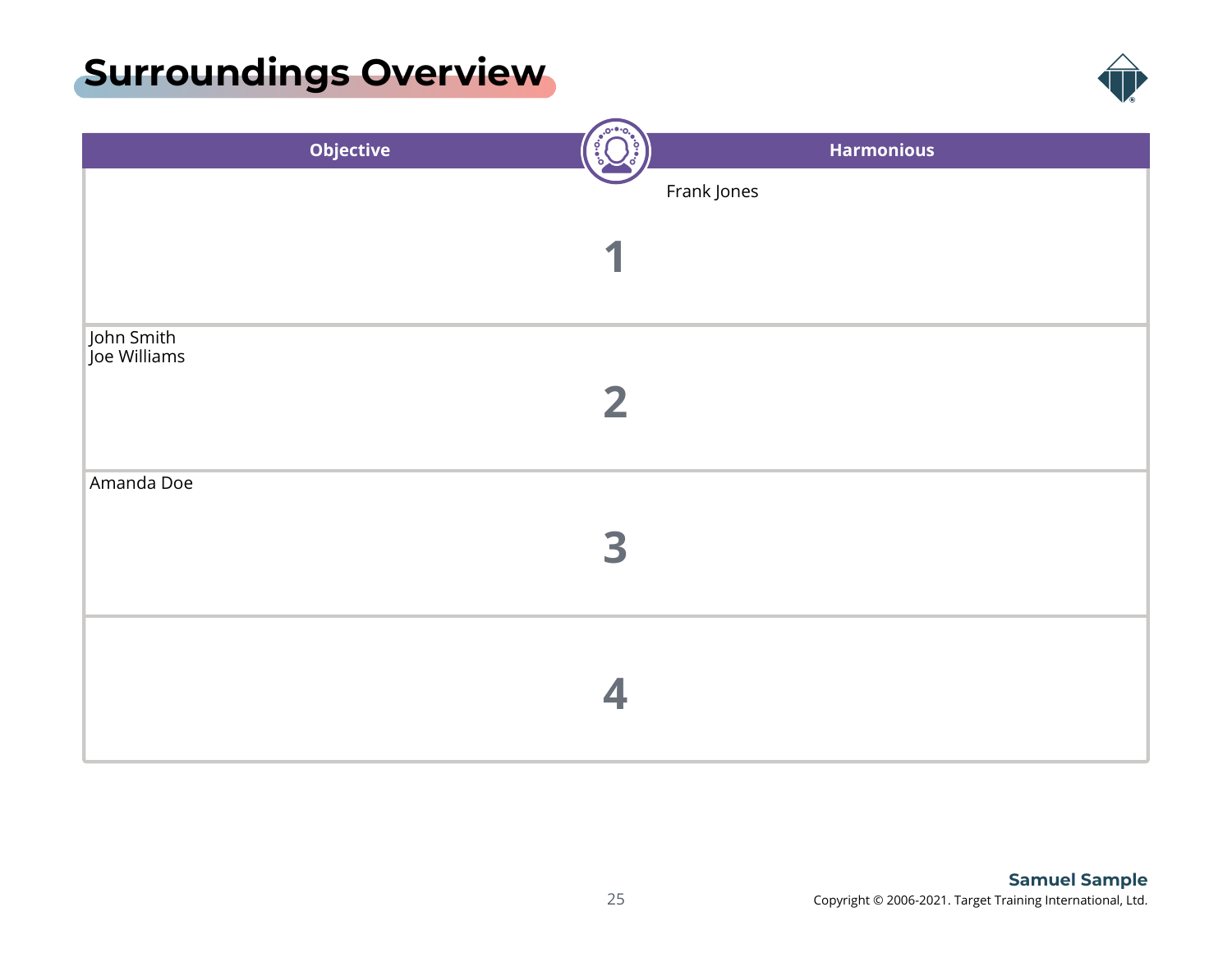### <span id="page-25-0"></span>**[Others Overview](#page-1-0)**



|                                          | <b>Intentional</b> | <u>000</u>     | <b>Altruistic</b> |
|------------------------------------------|--------------------|----------------|-------------------|
| Amanda Doe<br>John Smith<br>Joe Williams |                    |                |                   |
| Sue Anderson<br>Frank Jones              |                    | $\overline{2}$ |                   |
|                                          |                    | 3              |                   |
|                                          |                    |                |                   |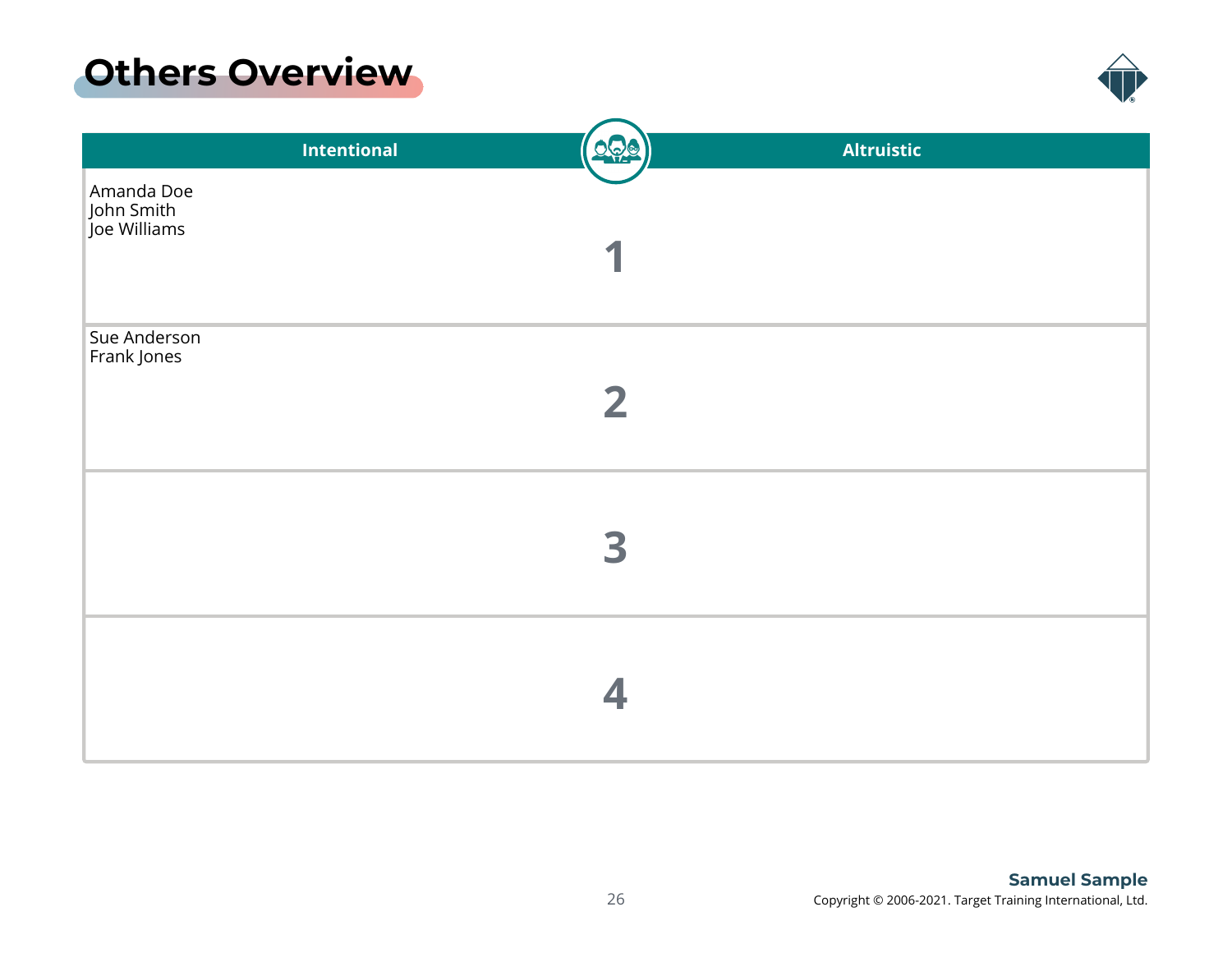### <span id="page-26-0"></span>**[Power Overview](#page-1-0)**



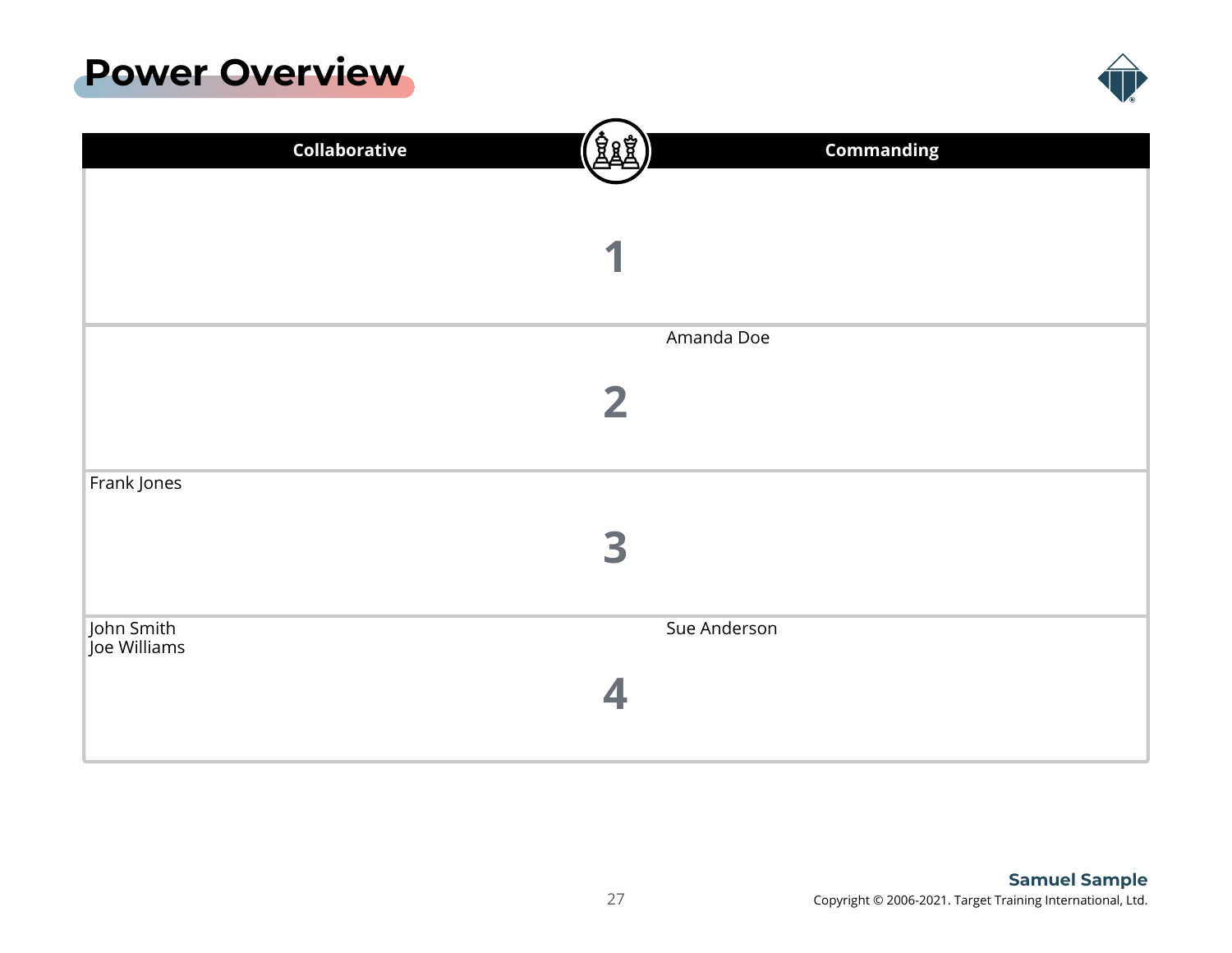### <span id="page-27-0"></span>**[Methodologies Overview](#page-1-0)**



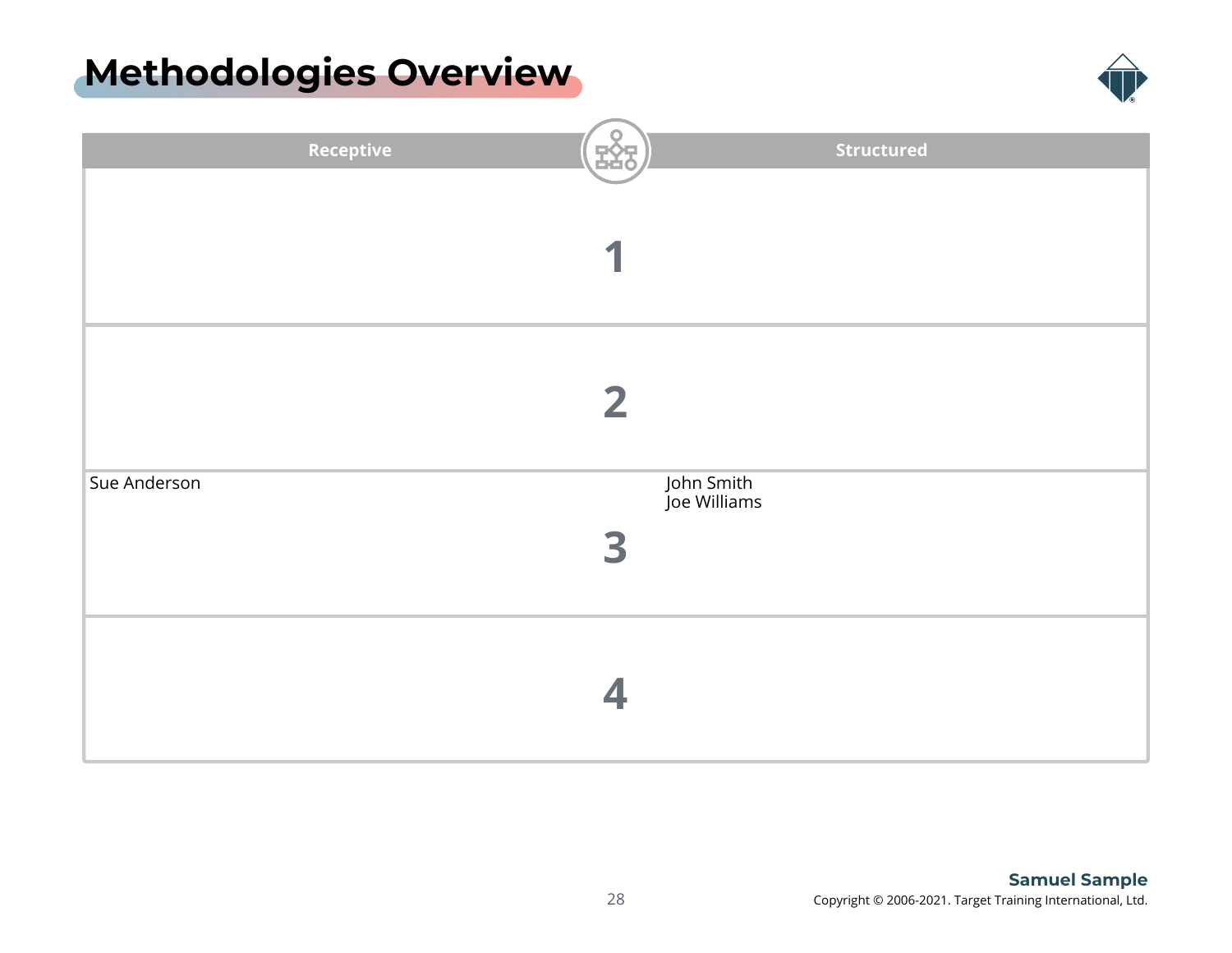### <span id="page-28-0"></span>**[Driving Forces Group Bars](#page-1-0)**



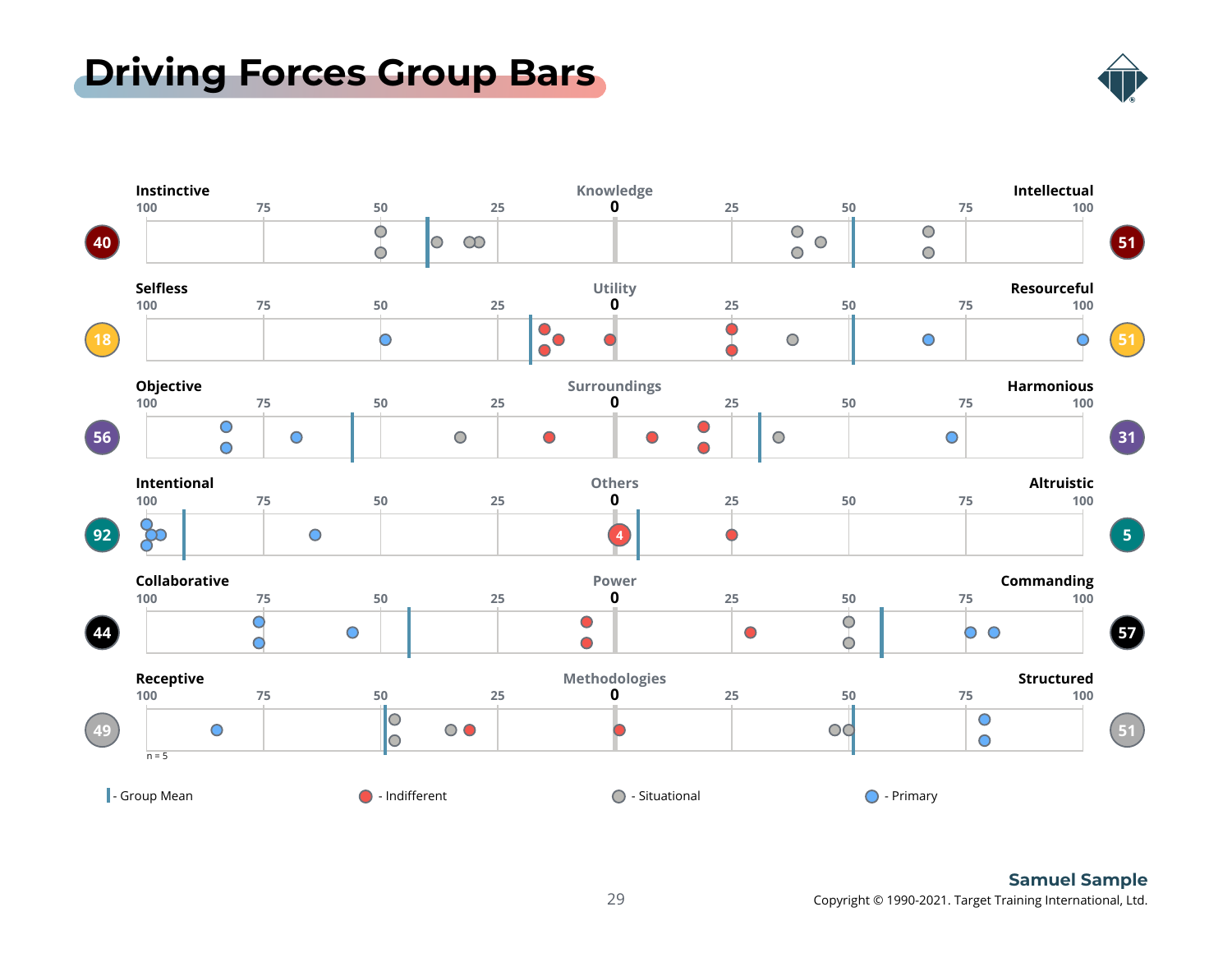## <span id="page-29-0"></span>**[The Bell Curve Defined](#page-1-0)**



*Understanding how to read a bell curve and standard deviation will enable you to clearly analyze the composition of your team.*

The bell curve, known as a normal distribution, is the most common type of distribution for a population. The highest point on the curve, represents the highest population of people, or the mean of the group. The standard deviation is a number used to show how data is spread out from the mean, representing a percentage of the total data collected.

For example, if the assessment scores of 100 people are collected and used in a normal probability distribution, 68 people, representing 68% of the 100 assessment scores, should fall within one standard deviation of the mean. Thirty four percent will be one standard deviation above the mean and 34% will be one standard deviation below the mean. The remaining 32% of people will be two or more standard deviations away from the mean. Sixteen percent will be two or more standard deviations above the mean and 16% will be two or more standard deviations below the mean.